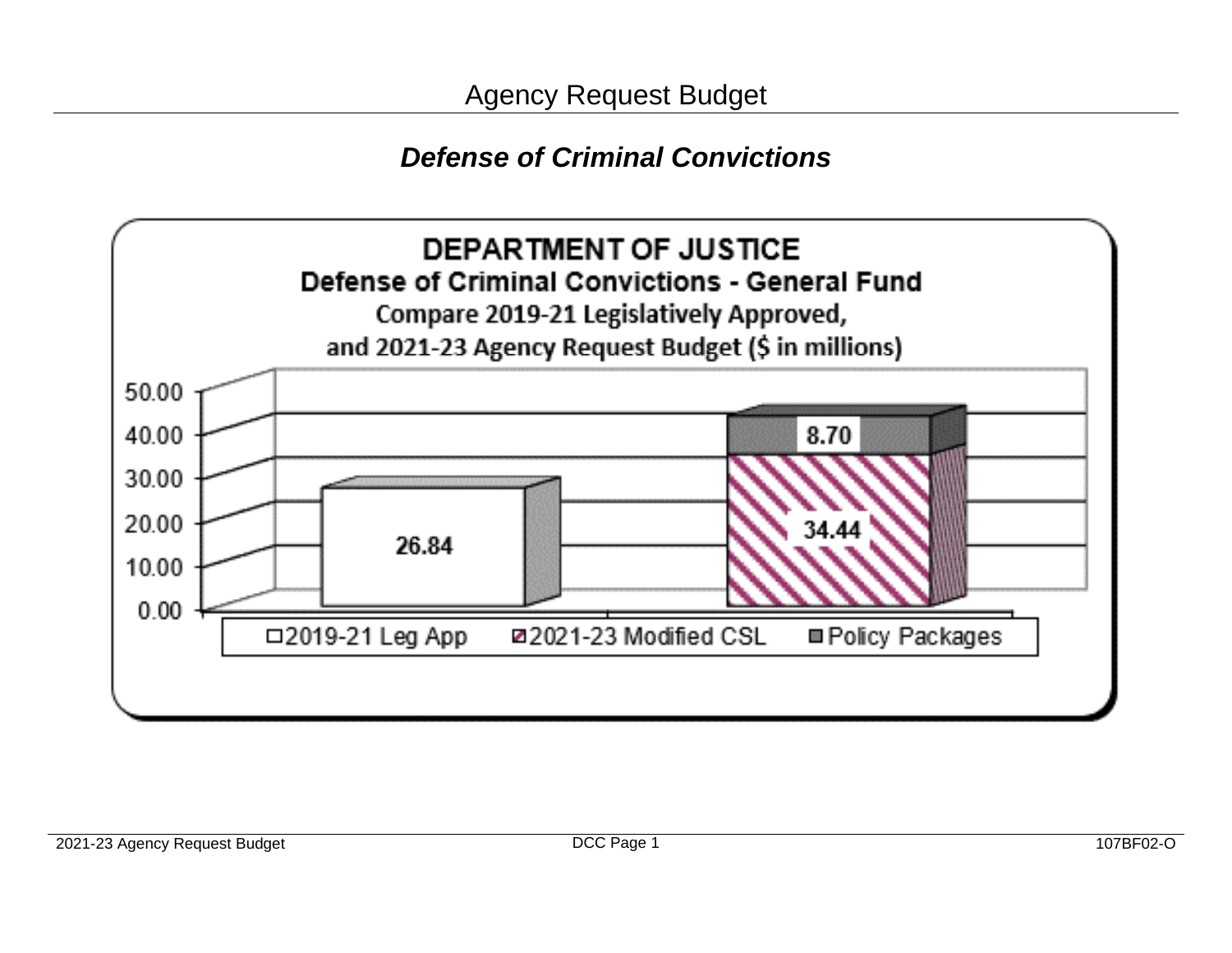# **Executive Summary**

Primary Focus Area: Safer, Healthier Communities<br>Secondary Focus Area: Excellence in State Governme Secondary Focus Area: Excellence in State Government<br>Program Contact: Steve Lippold, Chief Trial Counse Steve Lippold, Chief Trial Counsel, 503.947.4700 Benjamin Gutman, Solicitor General, 503.673.5011

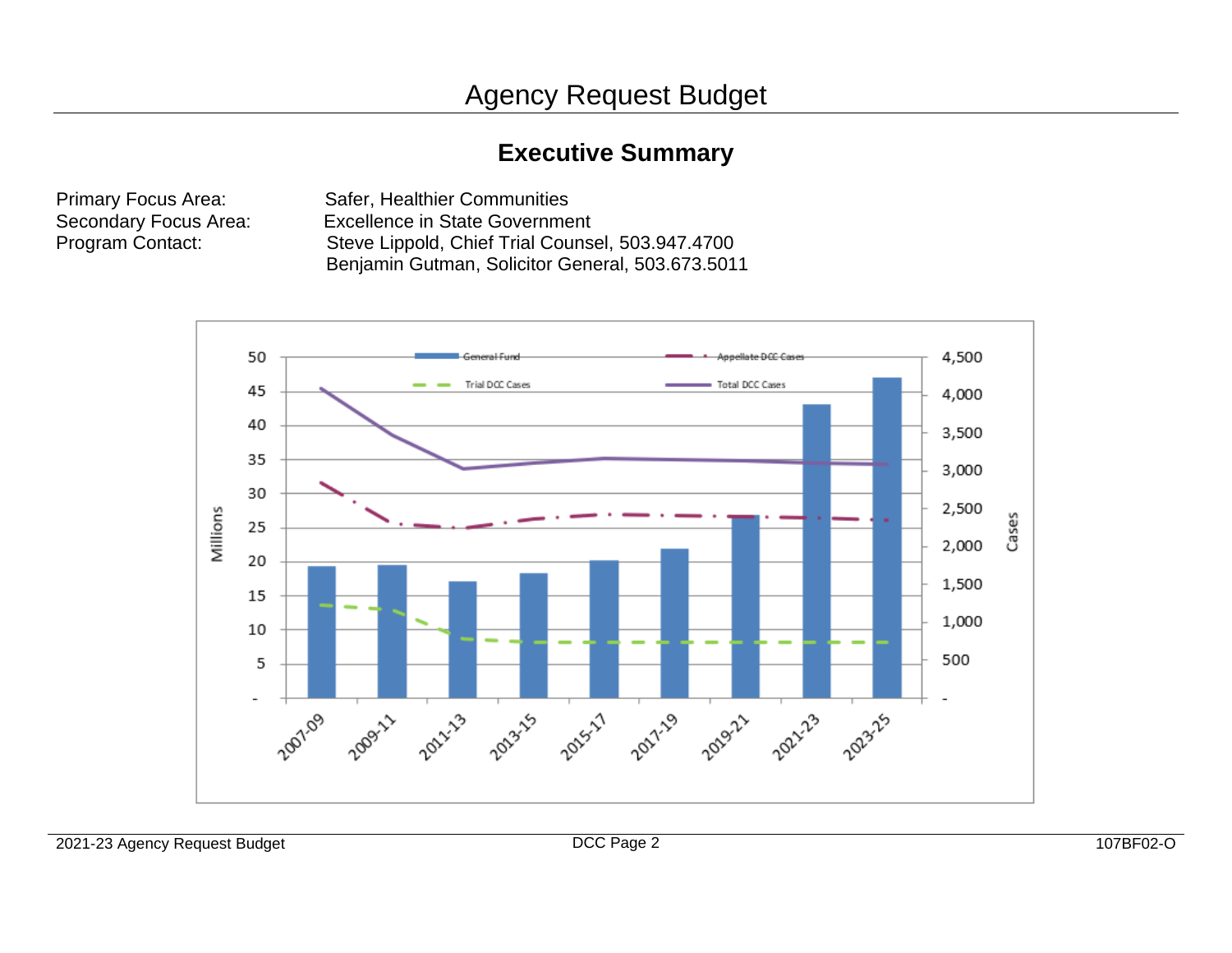# **Program Overview**

The Defense of Criminal Convictions Program (DCC) covers work performed in the Appellate and Trial Divisions. The purpose of the program is to preserve convictions and sentences obtained by the state's prosecutors, as well as to appeal from adverse trial court decisions that place criminal prosecutions in jeopardy. Oregon centralizes criminal post-conviction and appellate work in the Department of Justice. The goal of this centralization is to achieve top quality legal work and consistency in the legal positions the state takes in cases statewide and in a way that most efficiently utilizes limited resources. The program is categorized with the Safer, Healthier Communities focus area and supports the outcome goal of improving citizen access to justice and the ability to exercise their rights. It does this by ensuring competent and timely representation for the state to defend criminal convictions. The program also works closely with the courts and the public defenders to ensure that cases are resolved as quickly as possible and in the fairest manner possible. The program's work is also critical to public safety—by providing defense of criminal convictions, the program helps ensure that the justice system has its intended deterrent and punitive effect.

# **Program Description**

There are three types of challenges to criminal convictions or sentences: (1) direct appeal, in which the convicted offender challenges the judgment of conviction based on alleged legal or factual errors that appear in the record of the criminal trial or pre-trial proceedings; (2) state post-conviction challenges, collateral challenges beginning in the state trial court, in which the offender is allowed a second challenge to his or her conviction based on claims that could not have been raised in the direct appeal; and (3) federal habeas corpus challenges, in which offenders can raise in federal district court and the Ninth Circuit Court of Appeals all claims of violations of federal constitutional rights that previously were raised on direct appeal or in state post-conviction proceedings.

The Trial Division represents the state in trial court post-conviction proceedings, as well as district court federal habeas corpus cases. The Appellate Division represents the state in direct appeals and state post-conviction challenges in the Oregon Court of Appeals and the Oregon Supreme Court, as well as in federal habeas corpus proceedings in the Ninth Circuit Court of Appeals. The same inmate's case often goes back and forth between the Trial and Appellate Divisions.

A typical case begins in the Oregon Court of Appeals. A party unhappy with his or her conviction or sentence seeks direct review by this appellate court and files a written brief describing the alleged errors and the relief sought. The Appellate Division then responds on behalf of the state in a written brief, and the court may hear a brief oral argument in which the judges can question the parties about the issues. The court then decides the case either by a written opinion or an order affirming without opinion.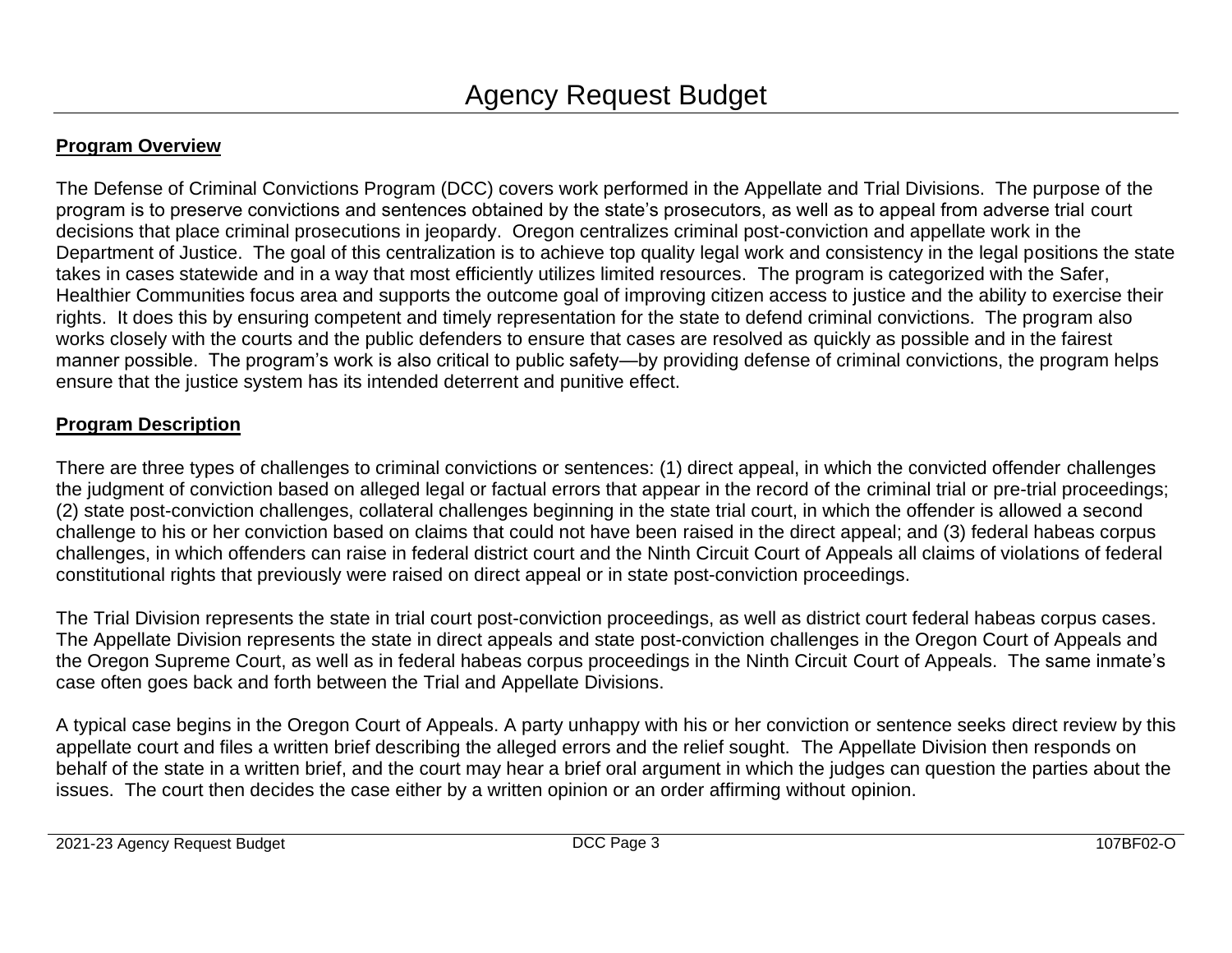# Agency Request Budget

The typical case then is handled by the Trial Division when an inmate's petition for post-conviction relief is filed in state court. These petitions raise collateral challenges to criminal convictions filed after the defendant has exhausted any direct appeal. Petitions typically include claims that a criminal defense was ineffective or that a guilty plea was invalid. Division lawyers review the trial transcripts, pleadings and briefs; research legal questions; take depositions and secure testimony by affidavit; and present the state's case in postconviction trials.

When the Trial Division is successful, the inmate may then appeal to the Oregon Court of Appeals the trial court's determination on his or her petition for post-conviction relief. At that point the case is once again handled by the Appellate Division through determination of that appeal in the Oregon Court of Appeals or Oregon Supreme Court. If the Trial Division in unsuccessful, the case will return to the county district attorney's office either for a new trial or resentencing.

Once an inmate's state relief is exhausted, the inmate may then file a petition for habeas corpus in federal District Court. The Trial Division represents the state's interests at that trial court level. There, the inmate usually raises federal constitutional issues related to his or her confinement.

When the Trial Division is successful at that stage, the inmate may appeal to the Ninth Circuit Court of Appeals. When they do, the Appellate Division then steps in once again to represent the state's interests on appeal. As in the case of post-conviction relief, if the Trial Division is unsuccessful, the case returns to the county district attorney's office for a new trial or resentencing.

The DCC caseload is a mandatory caseload. The number and complexity of these cases are driven by the decisions of individuals convicted of crimes to contest those convictions. That said, these cases must be defended regardless of the number of cases or appeals filed, or the complexity with which they are litigated. The Appellate and Trial Divisions have no control over the number or complexity of cases or appeals that are filed by other parties which accounts for over 95% of the DCC workload. In a much smaller number of appeals, the Solicitor General may approve the state's appeal of a lower-court decision. Those cases typically involve a challenge to the dismissal of criminal charges or the exclusion of evidence critical to the successful prosecution of the case. In a given biennium, the state will appeal approximately 10-20 such cases.

Another significant component of DCC's work is the analysis of major court decisions. Because it is critical that the state's prosecutors understand the implications of appellate court decisions for criminal law to avoid committing legal error in their cases, DCC attorneys analyze these decisions and provide informational material to District Attorneys, their deputies, and law-enforcement officers about how these changes in the law will affect law enforcement and trial court prosecutions. DCC attorneys also routinely answer questions from the state's prosecutors about charging decisions, pre-trial matters, and issues that come up mid-trial. The Appellate Division's DCC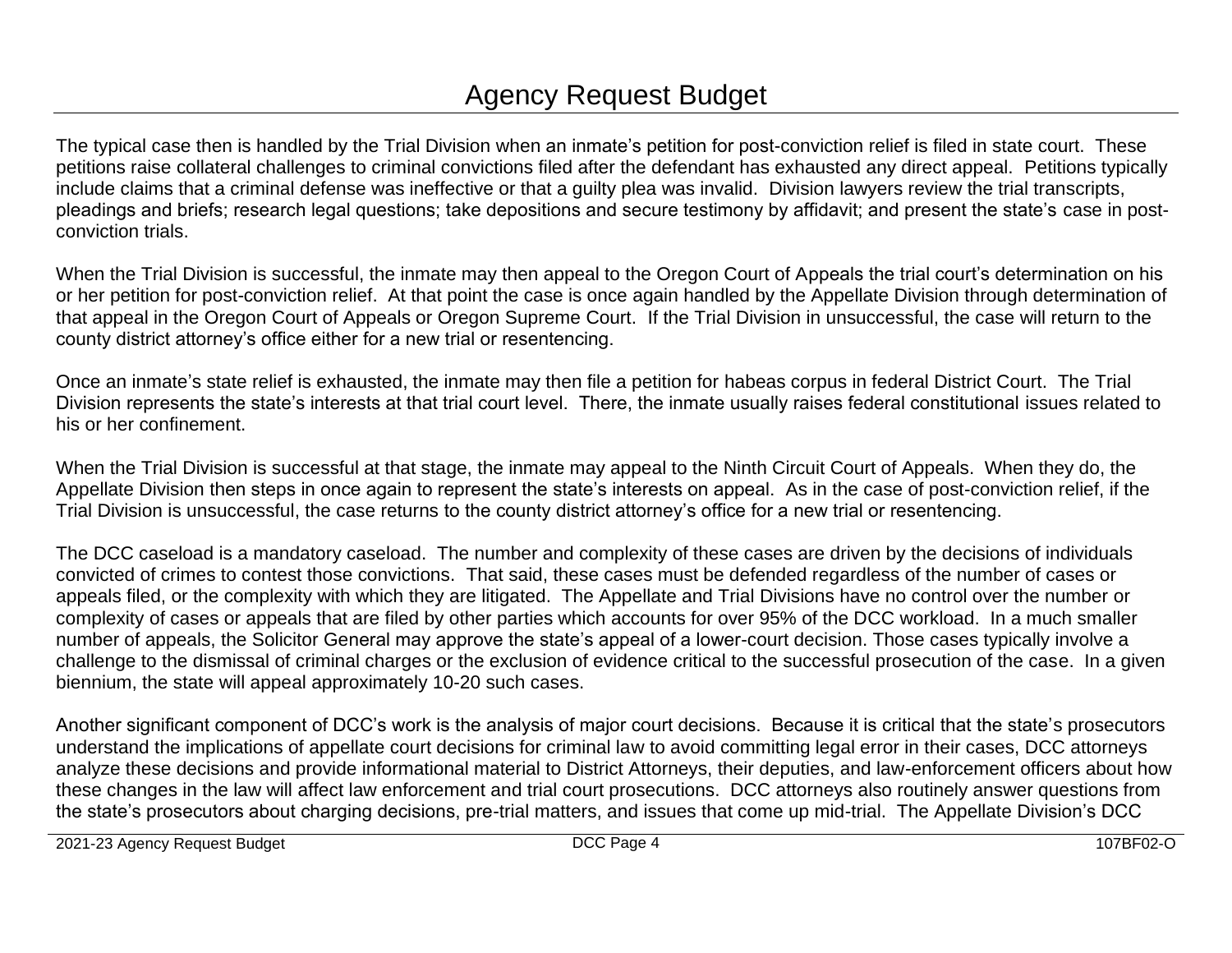attorneys and staff also maintain a series of publications to help prosecutors and law enforcement stay up to date on Oregon criminal law, including:

- weekly legal bulletins summarizing each Oregon appellate court case from the previous week;
- a Search and Seizure Manual, a several-hundred pages, comprehensive guide to Oregon search and seizure law; and
- an Oregon Criminal Reporter (OCR), a detailed, comprehensive guide to all other areas of Oregon criminal law.

Prosecutors use the resources to advise and train law-enforcement officers, review warrants, prepare for motions hearings, and decide whether to commence a prosecution. This advice and information also help prosecutors negotiate pleas or secure convictions and makes convictions and sentences less susceptible to reversal on appeal. DCC attorneys also present training directly to prosecutors and law-enforcement officials.

# **Capital cases**

The DCC budget also funds the defense of appeals from death sentences, including collateral challenges to the convictions and sentences. Of all the criminal cases, death penalty cases are the most complex and require the most resources. Unlike other criminal cases reviewed first in the Court of Appeals and only occasionally in the Oregon Supreme Court, direct appeals from convictions where the death penalty is imposed are first considered by the Supreme Court. Appeals in death penalty cases raise more numerous and more complex legal issues. A single direct review appeal in a death penalty case may take 700 hours of attorney time to defend the conviction. Death penalty cases also are unlike other cases in that defendants often have little incentive to accelerate consideration of challenges to their sentence. If the conviction is overturned, defendants are generally not released; instead they are entitled to a new trial. If the conviction is upheld, the sentence is another step closer to being carried out. Consequently, delay is often an effective strategy for a death penalty defendant.

In addition, after a capital case is upheld on direct review; the defendant may pursue collateral challenges through state post-conviction and federal habeas as discussed in the section above. Because of the specialized nature of death-penalty work and the goal of more efficiently handling these cases by assigning attorneys already familiar with the extensive records, Appellate Division attorneys team up with Trial Division attorneys to handle the trial proceedings in those collateral challenges as well as any resulting appeals. At the federal-court level, the Federal Public Defenders are devoting significant resources to attacking the constitutionality of Oregon's death penalty laws, in part because the federal courts have not considered the validity of Oregon's laws since they were re-enacted in 1984. DCC attorneys are therefore confronted with many novel legal arguments that require additional time and resources to address.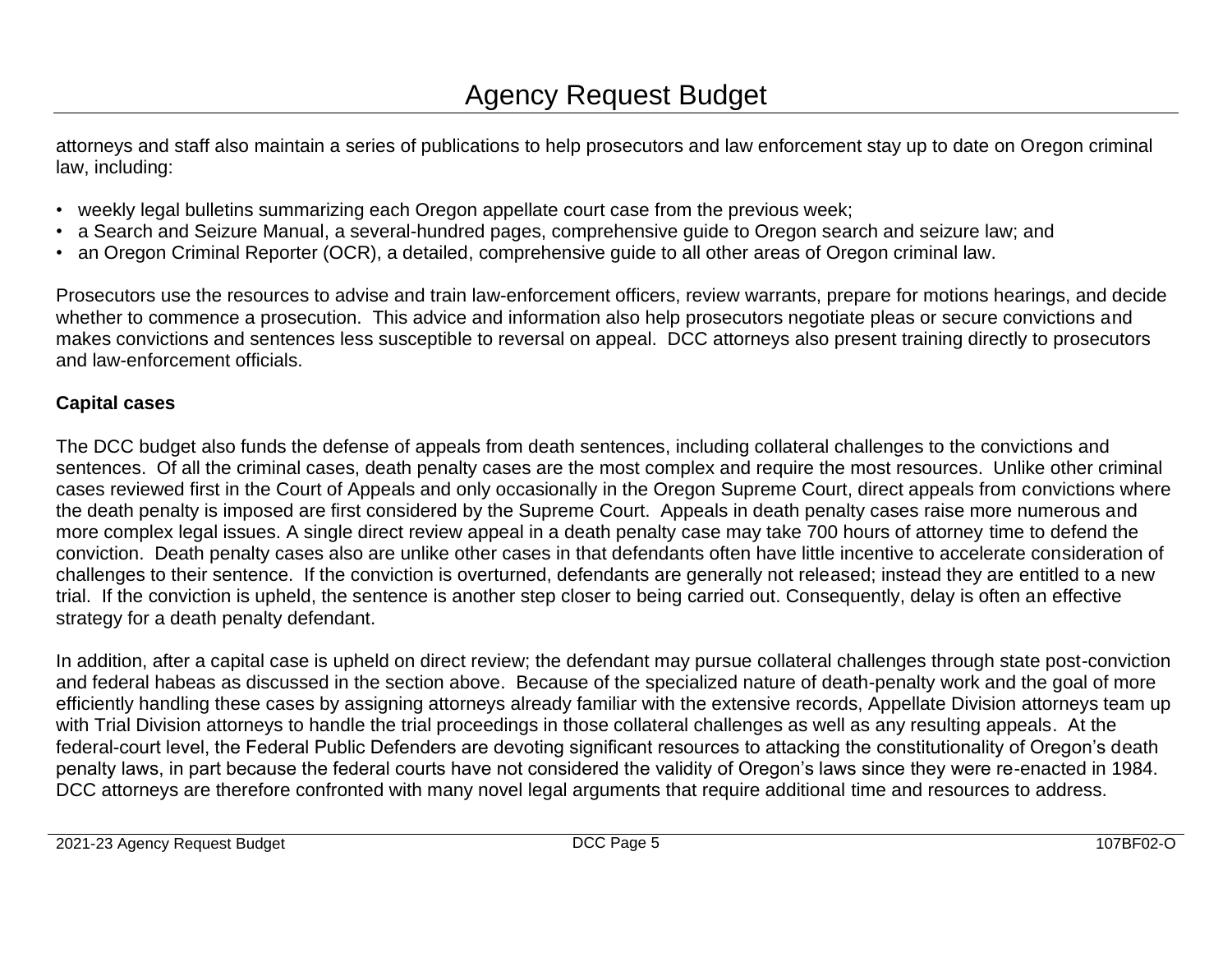# **Program Justification and Link to Long Term Outcomes**

The DCC program supports the primary goal of Safer, Healthier Communities. The program's work is critical to public safety—by providing defense of criminal convictions, the program helps ensure that the justice system has its intended deterrent and punitive effect on those who would put the public at risk. The program supports a secondary goal of Excellence in State Government by ensuring competent and timely representation for the state to defend criminal convictions. The program also works closely with the courts and the public defenders to ensure that cases are resolved as quickly as possible and in the fairest manner possible.

# **Program Performance**

On the Appellate side, the DCC program's performance can be measured by the amount of time it takes for the state to file its briefs in appeals. Due to budget cuts in past biennia, the average length of time that it took both the defendant and the state to file a brief was around 350 days for each side's brief. Reducing that time was critical: if cases take too long to resolve on appeal, cases are more difficult to prosecute again if the courts overturn a conviction. And in cases where resolution takes too long, there is a greater risk that federal courts will intervene in state-court operations. The DCC program has worked closely with the state courts and the Office of Public Defense Services to bring down that amount of delay. The current goal is that briefs be filed within 182 days. On the Trial side, performance can be measured by the number of cases it handles and resolves, and by their outcome.

## **Enabling Legislation/Program Authorization**

Under ORS 138.040, anyone convicted by a trial court may appeal their convictions in the Court of Appeals as a matter of right. The legislature has designated the Attorney General to represent the state on appeal in all criminal cases in the Court of Appeals and in the Supreme Court. ORS 180.060(1). Under ORS 138.650, a petitioner in a post-conviction case may appeal an adverse decision to the Court of Appeals as a matter of right. The legislature has also designated the Attorney General to represent the state in all postconviction cases filed by anyone who is serving a prison sentence. ORS 138.570. In addition, the Attorney General represents the state in habeas corpus proceedings pursuant to ORS 180.060(4).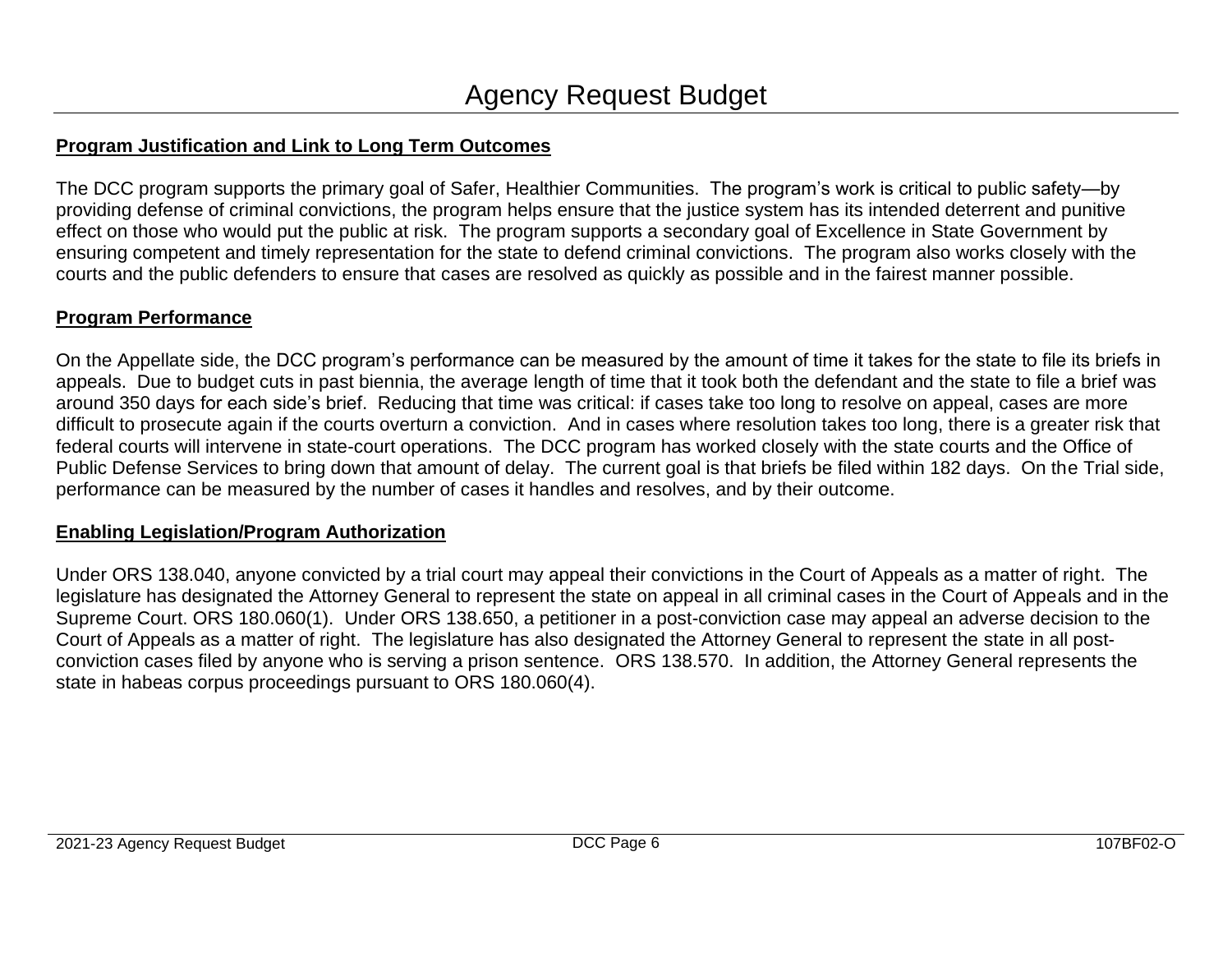# **Funding Streams**

The DCC program is funded entirely with General Fund.

# **Significant Program Changes from 2019-21**

Both Appellate and Trial Divisions' current service level includes additional positions to meet the anticipated growth in Defense of Criminal Convictions cases for 2021-23 that was projected during the development of the mandated caseload package (Package 040).

The workload associated with the Defense of Criminal Convictions has continued to rise steadily since the spring of 2019. This workload is considered mandatory caseload since the work is not discretionary. Individuals who are convicted of crimes have constitutional and statutory rights to contest their convictions. DOJ is obligated to respond to all of these cases and does not have any control over the workload. As such, it is essential for the Trial and Appellate Divisions to have adequate personnel to perform the legal work and the Defense of Criminal Convictions (DCC) funding must be adequate to pay the invoices for the legal work. The August 2020 Special Legislative Session has reduced the number of Trial Division positions by three and reduced the DCC budget by \$2,281,591 presenting DOJ with an unmanageable situation in meetings its obligations to the State of Oregon in performing this mandated caseload. The DCC budget was already projected to have a shortfall of approximately \$1.5 million before the budget reduction.

Another factor for the 2021-23 biennium is the anticipated increase in DCC workload due to the United States Supreme Court decision invalidating criminal convictions decided by less than a unanimous verdict: *Ramos v. Louisiana.* The decision affects not only those persons currently in custody, but persons who have served their sentence and post-prison supervision but have a felony conviction from some time in the past. All those persons would currently be able to bring a post-conviction relief case challenging their conviction. Currently, there are about 11,000 incarcerated persons in ODOC facilities. In addition, the most likely group of persons who would want to challenge old convictions that remain on their records would be those persons who must register as sex offenders. Currently, there are 31,000 registered sex offenders on state registries in Oregon. As a result, we anticipate thousands of cases being filed over the next biennium seeking relief from non-unanimous criminal convictions. POP #440 and #441seek the funding and positions to perform all of this additional legal casework.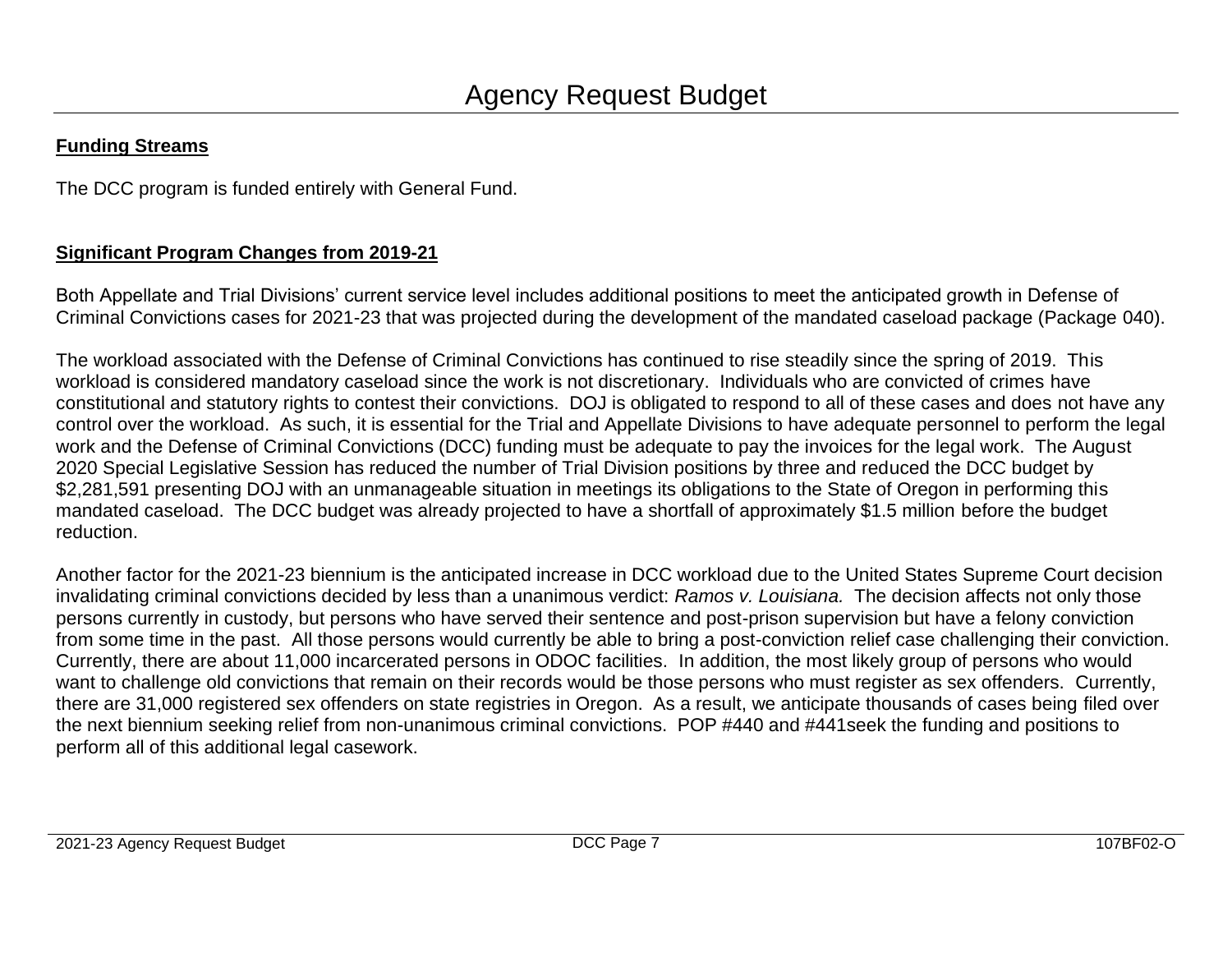### **031 – Standard Inflation and State Government Service Charge**

**Purpose:** Standard inflation of 4.3% was applied to all services and supplies accounts except for Professional Services, Attorney General, and State Government Services Charges. The package adjusts the State Government Service Charges assessed by DAS, Secretary of State Audits Division, State Library, Supreme Court Library, Risk Management, and others based on the 2021-23 State of Oregon Price List of Goods and Services. Inflation of 5.7% to Professional Services, and 19.43% to Attorney General line items.

**How Achieved:** Accounts were adjusted using the DAS published instructions.

**2021-23/2023-25 Staffing Impact:** None

**Revenue Source:** \$5,181,881 General Fund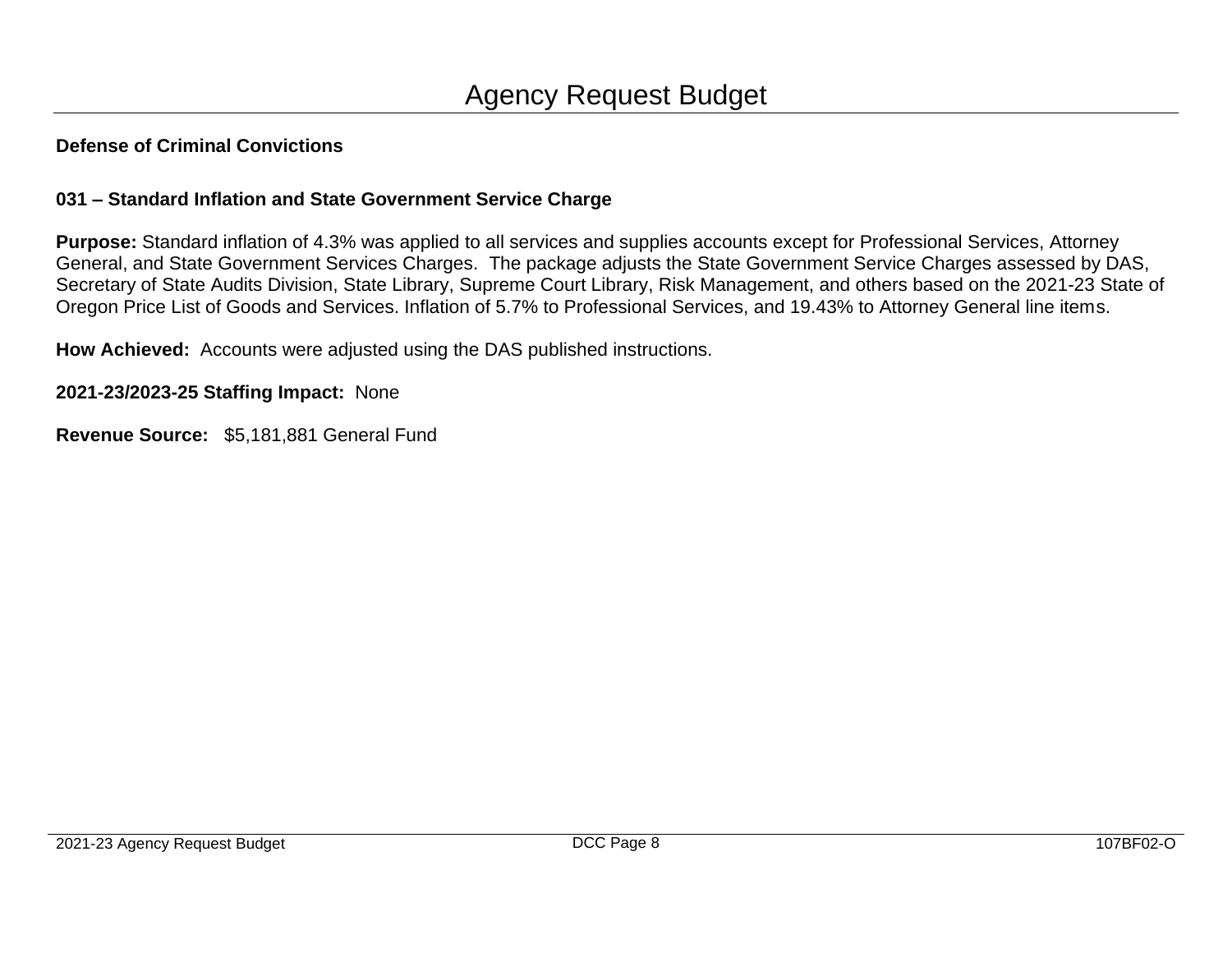# **040 – Mandated Caseload - see also Pkg 040 in Trial and Appellate Divisions**

**Purpose:** To provide necessary resources to meet the anticipated growth in DCC workload for 2021-23.

**How Achieved:** Generally, the DCC program defends criminal convictions obtained by District Attorneys in the trial courts. DCC attorneys defend three categories of challenges to state court criminal convictions: (1) direct appeals to the state appellate courts; (2) post-conviction challenges in the state trial and appellate courts; and (3) federal habeas challenges in the federal trial and appellate courts. The Department has projected an estimated 3,072 non-capital cases in 2019-21 compared to 3,013 in 2017-19.

Additionally, post-conviction appeals, post-conviction trial and federal habeas trial cases are seeing a significant increase in average billed hours per case when looking back over the last three-year period. The requested increase in staffing in the Trial and Appellate Mandated Caseload 040 packages is intended to meet the demand for the anticipated growth in DCC workload for 2019-21.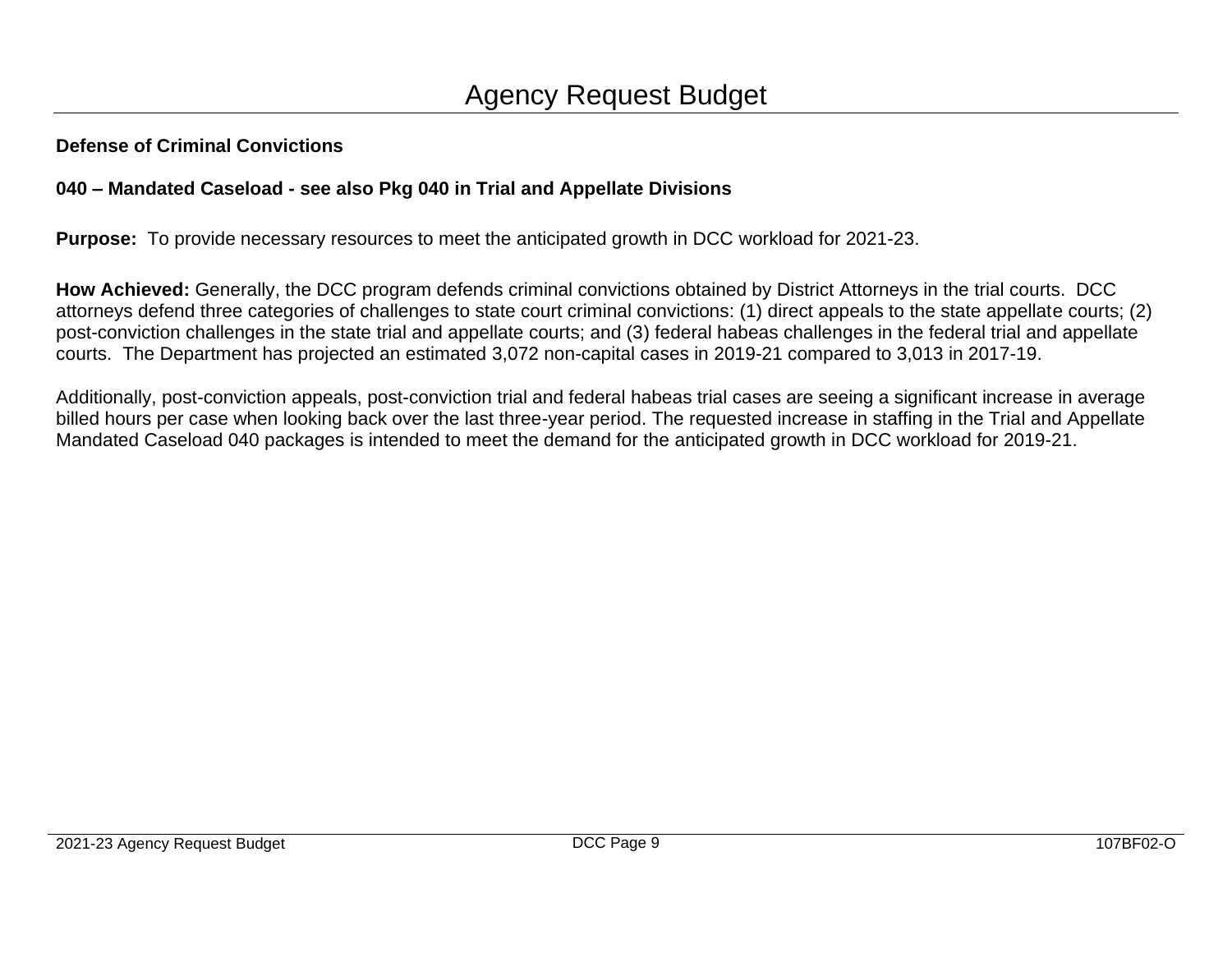## **040 – Mandated Caseload - see also Pkg 040 in Trial and Appellate Divisions (cont.)**

**How Achieved (cont.):**

|                               |                  | <b>Appellate Court</b> |                |                |                    | <b>Trial Court</b>     |                                     |             |              |          |           |
|-------------------------------|------------------|------------------------|----------------|----------------|--------------------|------------------------|-------------------------------------|-------------|--------------|----------|-----------|
|                               |                  |                        | Federal        |                |                    |                        |                                     |             |              |          |           |
|                               | <b>Direct</b>    | PC                     |                | Habeas Supreme |                    |                        | Federal                             | PSRB/       |              |          |           |
|                               | <b>Appeals</b>   | <b>Appeals</b>         | <b>Appeals</b> | Court          | <b>Total</b>       | <b>PC Trial</b>        | <b>Habeas Trial</b>                 | <b>SHRP</b> | <b>Total</b> | Combined |           |
| 2019-21 Estimated FTE         | 17.16            | 7.77                   | 1.19           | 2.89           | 29.01              |                        | 7.92<br>4.21                        | 1.02        | 13.15        | 42.16    |           |
| Attorneys                     | 15.77            | 6.17                   | 0.90           | 2.86           | 25.71              |                        | 5.73<br>2.13                        | 0.98        | 8.84         | 34.55    |           |
| Paralegals                    | 0.64             | 1.23                   | 0.25           | 0.03           | 2.14               |                        | 0.69<br>1.53                        | 0.00        | 2.22         | 4.36     |           |
| Law Clerks <sup>1</sup>       | 0.75             | 0.22                   | 0.04           | 0.00           | 1.01               |                        | 1.42<br>0.51                        | 0.04        | 1.97         | 2.98     |           |
| Investigators                 | 0.00             | 0.15                   | 0.00           | 0.00           | 0.15               |                        | 0.08<br>0.04                        | 0.00        | 0.12         | 0.27     |           |
| 2017-19 LAB FTE               | 17.09            | 7.97                   | 1.88           | 2.35           | 29.29              |                        | 7.25<br>4.18                        | 1.69        | 13.12        | 42.41    |           |
| Attorneys                     | 15.35            | 6.21                   | 1.66           | 2.32           | 25.54              |                        | 4.97<br>1.91                        | 1.41        | 8.29         | 33.83    |           |
| Paralegals                    | 1.06             | 1.43                   | 0.16           | 0.03           | 2.68               |                        | 0.45<br>1.20                        | 0.01        | 1.66         | 4.34     |           |
| Law Clerks                    | 0.68             | 0.19                   | 0.06           | 0.00           | 0.93               |                        | 1.81<br>1.06                        | 0.27        | 3.14         | 4.07     |           |
| Investigators                 | 0.00             | 0.14                   | 0.00           | 0.00           | 0.14               |                        | 0.02<br>0.01                        | 0.00        | 0.03         | 0.17     |           |
| Change from 17-19 LAB         | 0.07             | (0.20)                 | (0.69)         | 0.54           | (0.28)             |                        | 0.67<br>0.03                        | (0.67)      | 0.03         | (0.25)   |           |
| Attorneys                     | 0.42             | (0.04)                 | (0.76)         | 0.54           | 0.17               |                        | 0.76<br>0.22                        | (0.43)      | 0.55         | 0.72     |           |
| Paralegals                    | (0.42)           | (0.20)                 | 0.09           | 0.00           | (0.54)             |                        | 0.24<br>0.33                        | (0.01)      | 0.56         | 0.02     |           |
| Law Clerks                    | 0.07             | 0.03                   | (0.02)         | 0.00           | 0.08               |                        | (0.39)<br>(0.55)                    | (0.23)      | (1.17)       | (1.09)   |           |
| Investigators                 | 0.00             | 0.01                   | 0.00           | 0.00           | 0.01               |                        | 0.03<br>0.06                        | 0.00        | 0.09         | $0.10\,$ |           |
|                               |                  | Rate                   | Hours          | <b>FTE</b>     | <b>Total Hours</b> | <b>GF Expenditures</b> |                                     |             |              |          |           |
|                               | Attorneys \$     | 223                    | 3,200          | 0.72           | 2,301              | \$<br>513,144          |                                     |             |              |          |           |
|                               | Paralegals \$    | 98                     | 2,467          | 0.02           | 52                 | \$<br>5,106            |                                     |             |              |          |           |
|                               | Law Clerks \$    | 55                     | 1,303          | (1.09)         | (1, 416)           | (77, 878)<br>\$        |                                     |             |              |          |           |
|                               | Investigators \$ | 126                    | 2,685          | 0.10           | 269                | 33,929                 |                                     |             |              |          |           |
|                               |                  |                        |                |                |                    |                        | 474,301 Subtotal                    |             |              |          |           |
|                               |                  |                        |                |                |                    |                        | 184,280 Services and Supplies       |             |              |          |           |
|                               |                  |                        |                |                |                    | \$                     | 658,581 Total 19-21 ARB 040 Request |             |              |          |           |
| 2021-23 Agency Request Budget |                  |                        |                |                | DCC Page 10        |                        |                                     |             |              |          | 107BF02-O |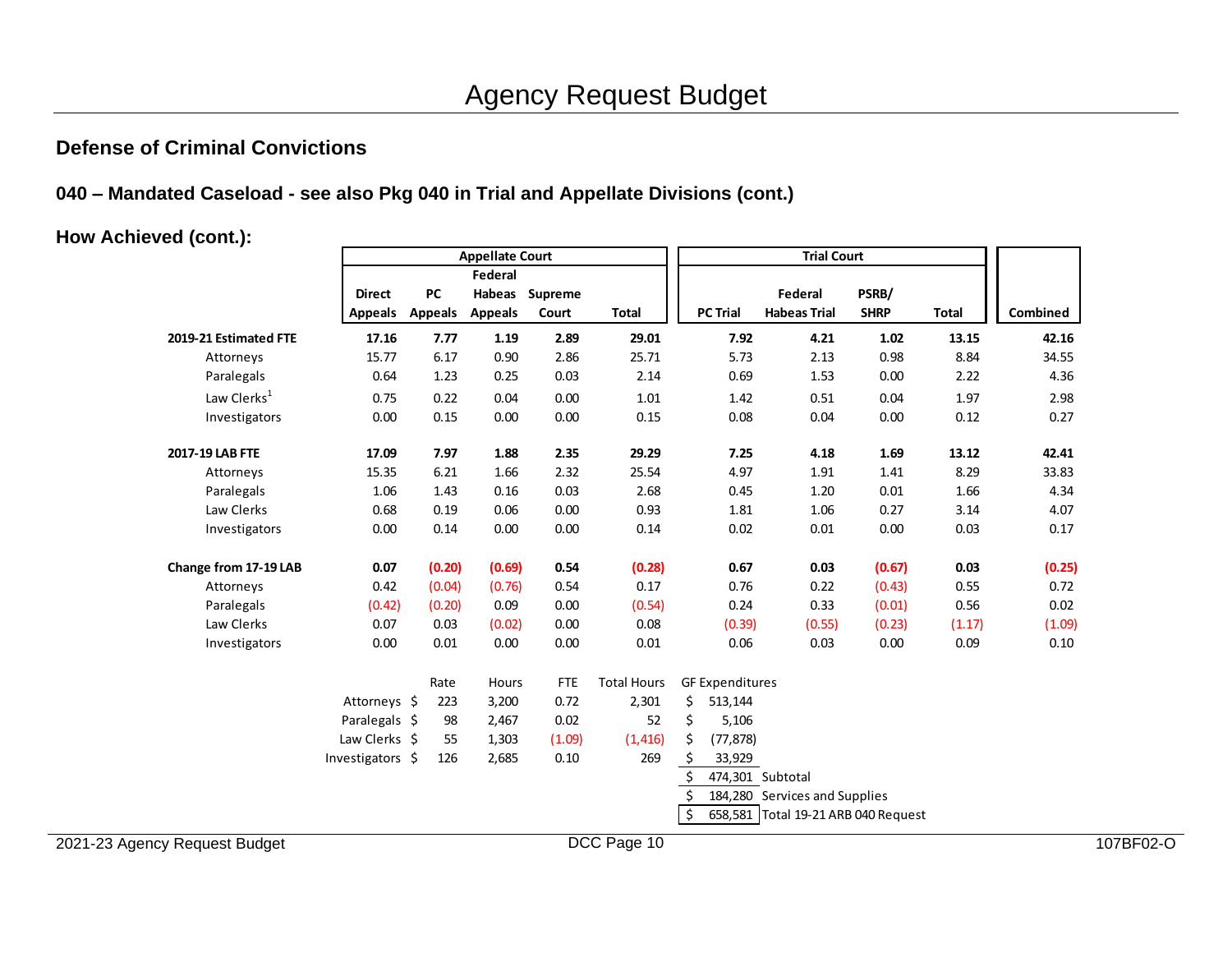**040 – Mandated Caseload - see also Pkg 040 in Trial and Appellate Divisions (cont.)**

**How Achieved (cont.):**

|                              |             |                 |                           | 2019-21        |                |                                                      |                                         |
|------------------------------|-------------|-----------------|---------------------------|----------------|----------------|------------------------------------------------------|-----------------------------------------|
|                              | 2017-19 LAB | <b>Base</b>     | <b>Pkg 031</b>            | <b>Pkg 032</b> | <b>Pkg 040</b> | <b>Agency</b><br><b>Request</b><br><b>Budget CSL</b> | % Change<br>from 2017-<br><b>19 LAB</b> |
| <b>Appellate Courts</b>      | 15,608,196  | 15,608,196      | 3,111,637                 |                | 128,683        | 18,848,515                                           | 20.76%                                  |
| <b>Capital Cases</b>         | 3,979,686   | 3,979,686       | 772,316                   |                | (752, 836)     | 3,999,165                                            | 0.49%                                   |
| <b>Professional Services</b> | 183,142     | 183,142         | 7,692                     |                |                | 190,834                                              | 4.20%                                   |
| <b>Attorney General</b>      | 3,796,544   | 3,796,544       | 764,624                   |                | (752, 836)     | 3,808,331                                            | 0.31%                                   |
| <b>Non-Capital Cases</b>     | 11,628,510  | 11,628,510      | 2,339,321                 |                | 881,519        | 14,849,350                                           | 27.70%                                  |
| <b>Professional Services</b> | 16,693      | 16,693          | 701                       |                |                | 17,394                                               | 4.20%                                   |
| <b>Attorney General</b>      | 11,611,817  | 11,611,817      | 2,338,620                 |                | 881,519        | 14,831,956                                           | 27.73%                                  |
| <b>Trial Courts</b>          | 5,489,918   | 5,489,918       | 1,100,125                 |                | 529,899        | 7,119,942                                            | 29.69%                                  |
| <b>Professional Services</b> | 34,786      | 34,786          | 1,461                     |                |                | 36,247                                               | 4.20%                                   |
| <b>Attorney General</b>      | 5,455,132   | 5,455,132<br>F. | 1,098,664<br>$\mathbf{r}$ |                | 529,899        | 7,083,695<br>×                                       | 29.85%                                  |
| <b>Publications</b>          | 225,751     | 225,751         | 45,466                    |                |                | 271,217                                              | 20.14%                                  |
| <b>Attorney General</b>      | 225,751     | 225,751         | 45,466                    |                |                | 271,217                                              | 20.14%                                  |
|                              |             |                 |                           |                |                |                                                      |                                         |
| <b>Total</b>                 | 21,323,865  | 21,323,865      | 4,257,228                 |                | 658,581        | 26,239,674                                           | 23.05%                                  |
| <b>Professional Services</b> | 234,621     | 234,621         | 9,854                     |                |                | 244,475                                              | 4.20%                                   |
| <b>Attorney General</b>      | 21,089,244  | 21,089,244      | 4,247,374                 |                | 658,581        | 25,995,199                                           | 23.26%                                  |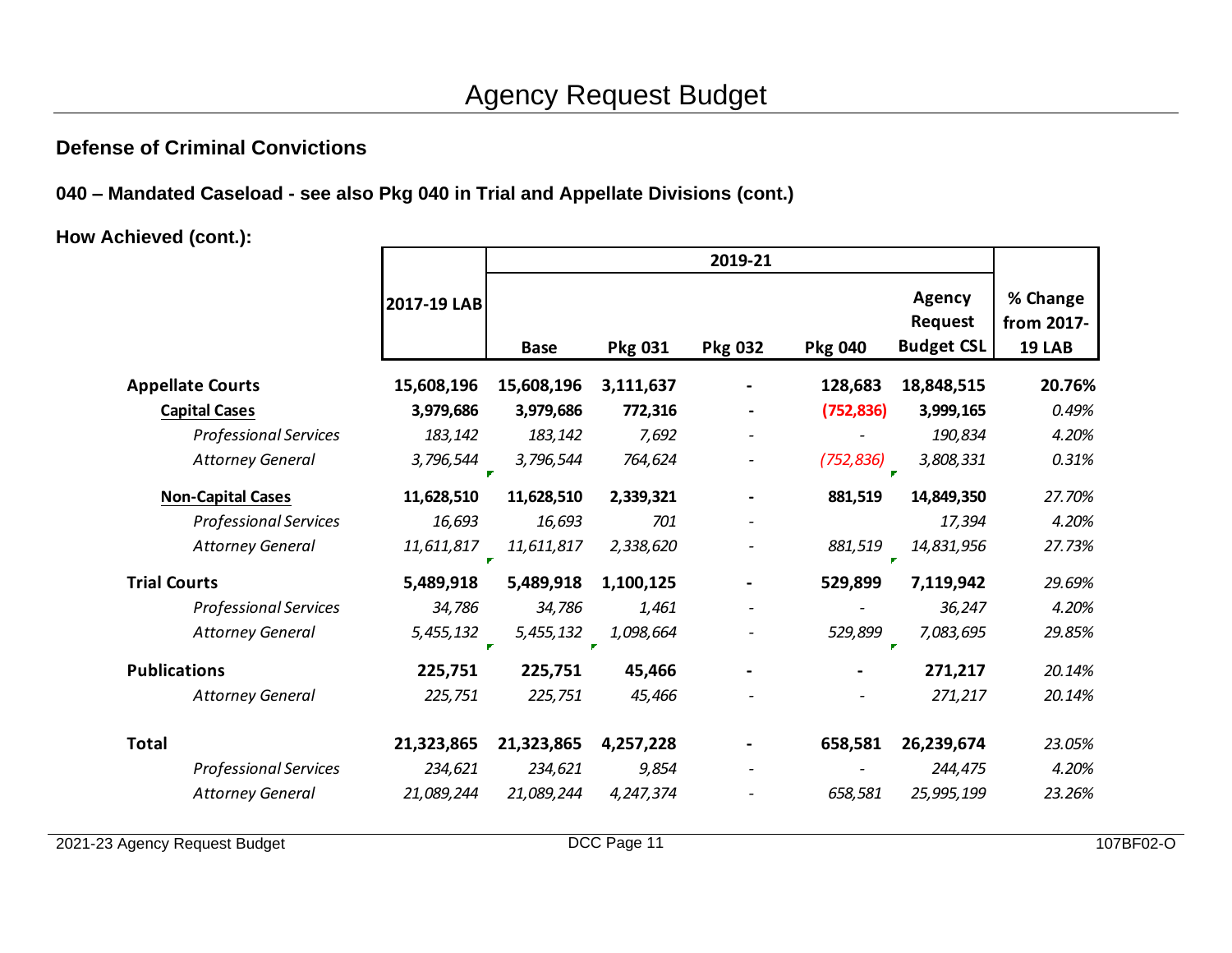# **040 – Mandated Caseload - see also Pkg 040 in Trial and Appellate Divisions (cont.)**

# **2021-23/2023-25 Staffing Impact:** See corresponding Package 040 in Trial

# **Quantifying Results:**

APPELLATE: Results will be realized both in terms of efficiency and the quality of our representation. The best way to quantify efficiency gains will be through monitoring the number of briefs we are able to file, the extent to which we are able to keep pace with the DCC caseload without developing a backlog of cases, and the time it takes from the time we open a case until the time we file a brief. Specifically, we monitor as part of our key performance measures the percentage of cases that we are able to file a brief within 210 days from the filing of the opposing brief. That KPM has most recently been measured approximately 83%, well below our target of 95%. That reflects in part the resource challenges posed by the 5% assumed vacancy savings this biennium. Providing the resources requested in this package should help us return closer to our historical performance in the 90-95% range. Qualitative gains are difficult to measure, but the requested funds will allow us to spend slightly more hours per brief, which improves the quality of the analysis and increases the chances of the state prevailing on appeal. We do measure the percentage of cases in which the state's position is upheld, but this is not particularly accurate gauge as many factors (changes in controlling precedent, e.g.) are beyond our control.

TRIAL: Results will be measured in two ways: First, by tracking the success rate at various stages of litigation such as motions to dismiss, motions for summary judgment, alternative dispute resolution and trial, then comparing those rates to historical data to indicate whether the Division is meeting its objectives. Second, by tracking "pending cases" to determine whether, at current staffing levels, the Division is building up or reducing case backlog.

**Revenue Source:** \$2,413,613 General Fund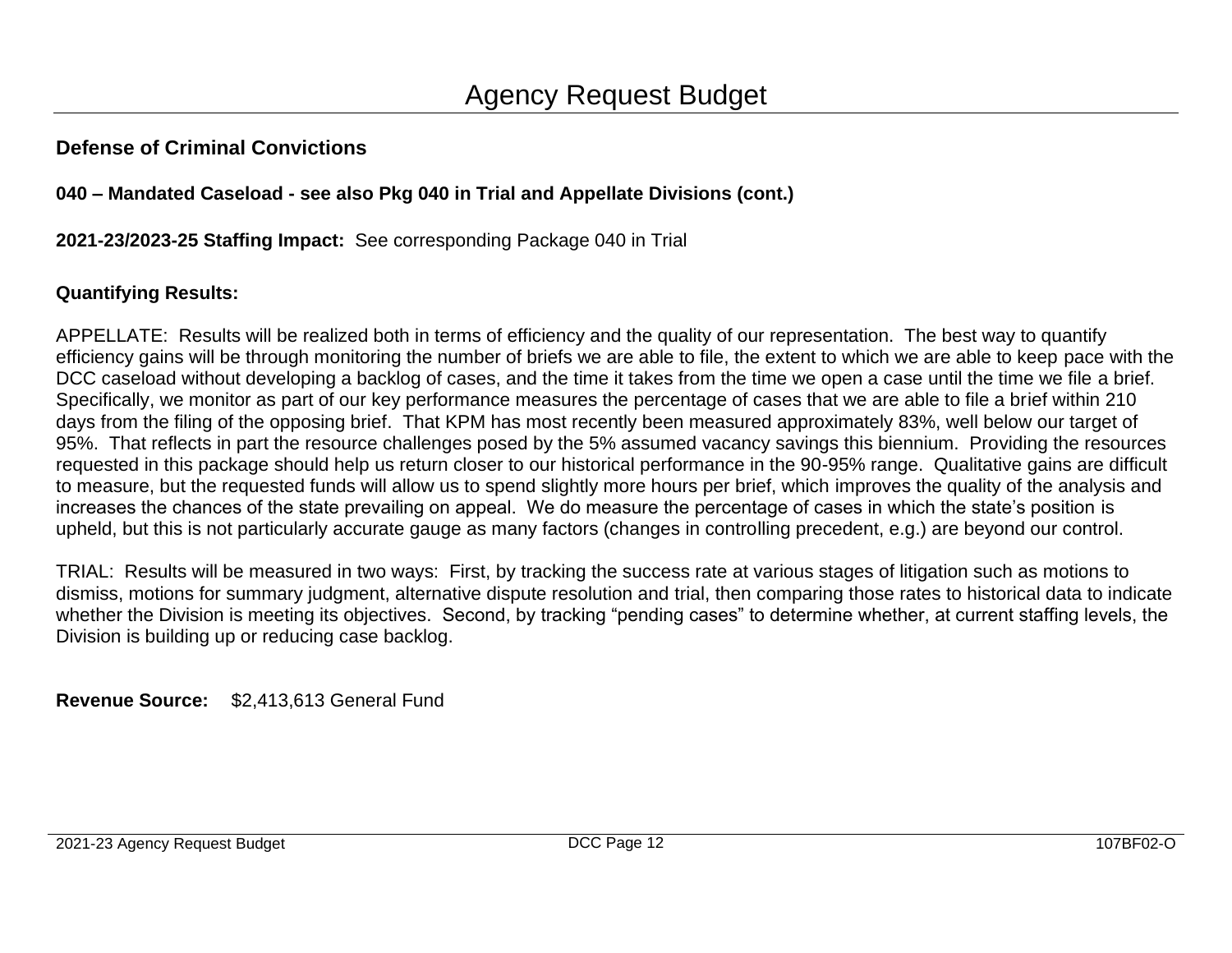Pkg: 031 - Standard Inflation Cross Reference Number: 13700-100-00-00-00000 Nonlimited Other General Fund **Lottery Funds** Other Funds **Federal Funds** Nonlimited Federal All Funds Funds Funds **Description Revenues** General Fund Appropriation 5, 181, 881 5,181,881 **Total Revenues** \$5,181,881 \$5,181,881 ÷ ÷  $\overline{\phantom{a}}$  $\overline{a}$ ÷ **Services & Supplies Professional Services** 13.935 13.935 **Attorney General** 5,167,946 5,167,946  $\overline{\phantom{a}}$ ÷ ίü, ٠ **Total Services & Supplies** \$5,181,881 \$5,181,881 ä, ×, ÷. ×, **Total Expenditures Total Expenditures** 5,181,881 5,181,881 × ä, ÷  $\overline{a}$ \$5,181,881 **Total Expenditures** ×.  $\bar{\omega}$ \$5,181,881 ÷. У.  $\sim$ **Ending Balance Ending Balance Total Ending Balance** œ, ×, ä, ц. ÷, ÷.

**Agency Request 2021-23 Biennium** 

**Justice, Dept of** 

**Governor's Budget** Page

**Legislatively Adopted Essential and Policy Package Fiscal Impact Summary - BPR013** 

**Cross Reference Name: Defense of Criminal Convictions**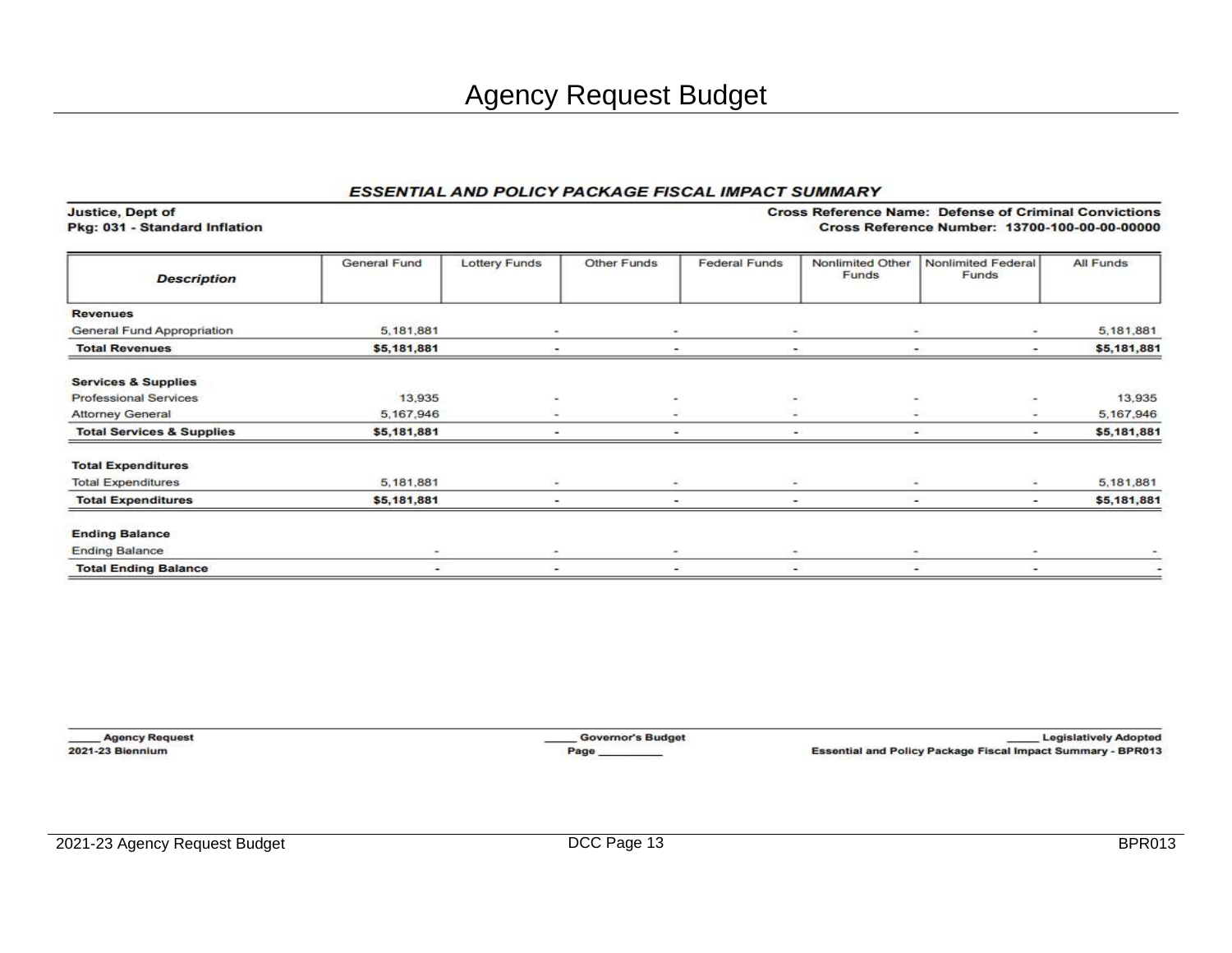# Agency Request Budget

#### **ESSENTIAL AND POLICY PACKAGE FISCAL IMPACT SUMMARY**

| <b>Description</b>                   | General Fund | <b>Lottery Funds</b>     | Other Funds    | <b>Federal Funds</b>     | Nonlimited Other<br>Funds | <b>Nonlimited Federal</b><br>Funds | All Funds                |
|--------------------------------------|--------------|--------------------------|----------------|--------------------------|---------------------------|------------------------------------|--------------------------|
| <b>Revenues</b>                      |              |                          |                |                          |                           |                                    |                          |
| General Fund Appropriation           | 2,413,613    | v                        | ÷              | $\sim$                   |                           | ÷.                                 | 2,413,613                |
| <b>Total Revenues</b>                | \$2,413,613  |                          |                | ۰                        |                           | ۰                                  | \$2,413,613              |
| <b>Services &amp; Supplies</b>       |              |                          |                |                          |                           |                                    |                          |
| <b>Attorney General</b>              | 2,413,613    | $\overline{\phantom{a}}$ | z.             | $\sim$                   | $\sim$                    | ÷                                  | 2,413,613                |
| <b>Total Services &amp; Supplies</b> | \$2,413,613  |                          |                | ۰                        |                           | ۰                                  | \$2,413,613              |
| <b>Total Expenditures</b>            |              |                          |                |                          |                           |                                    |                          |
| <b>Total Expenditures</b>            | 2,413,613    | ×.                       | ÷              | $\sim$                   |                           | $\sim$<br>$\sim$                   | 2,413,613                |
| <b>Total Expenditures</b>            | \$2,413,613  |                          |                | $\overline{\phantom{a}}$ |                           |                                    | \$2,413,613              |
| <b>Ending Balance</b>                |              |                          |                |                          |                           |                                    |                          |
| <b>Ending Balance</b>                | ۰            | $\sim$                   | m.             | $\sim$                   | $\sim$                    | ۰                                  |                          |
| <b>Total Ending Balance</b>          | ۰.           | $\overline{\phantom{0}}$ | $\blacksquare$ | $\sim$                   | $\blacksquare$            | ۰                                  | $\overline{\phantom{a}}$ |

Justice, Dept of Pkg: 040 - Mandated Caseload

**Agency Request** 2021-23 Biennium

**Governor's Budget** Page

**Legislatively Adopted Essential and Policy Package Fiscal Impact Summary - BPR013** 

**Cross Reference Name: Defense of Criminal Convictions** 

Cross Reference Number: 13700-100-00-00-00000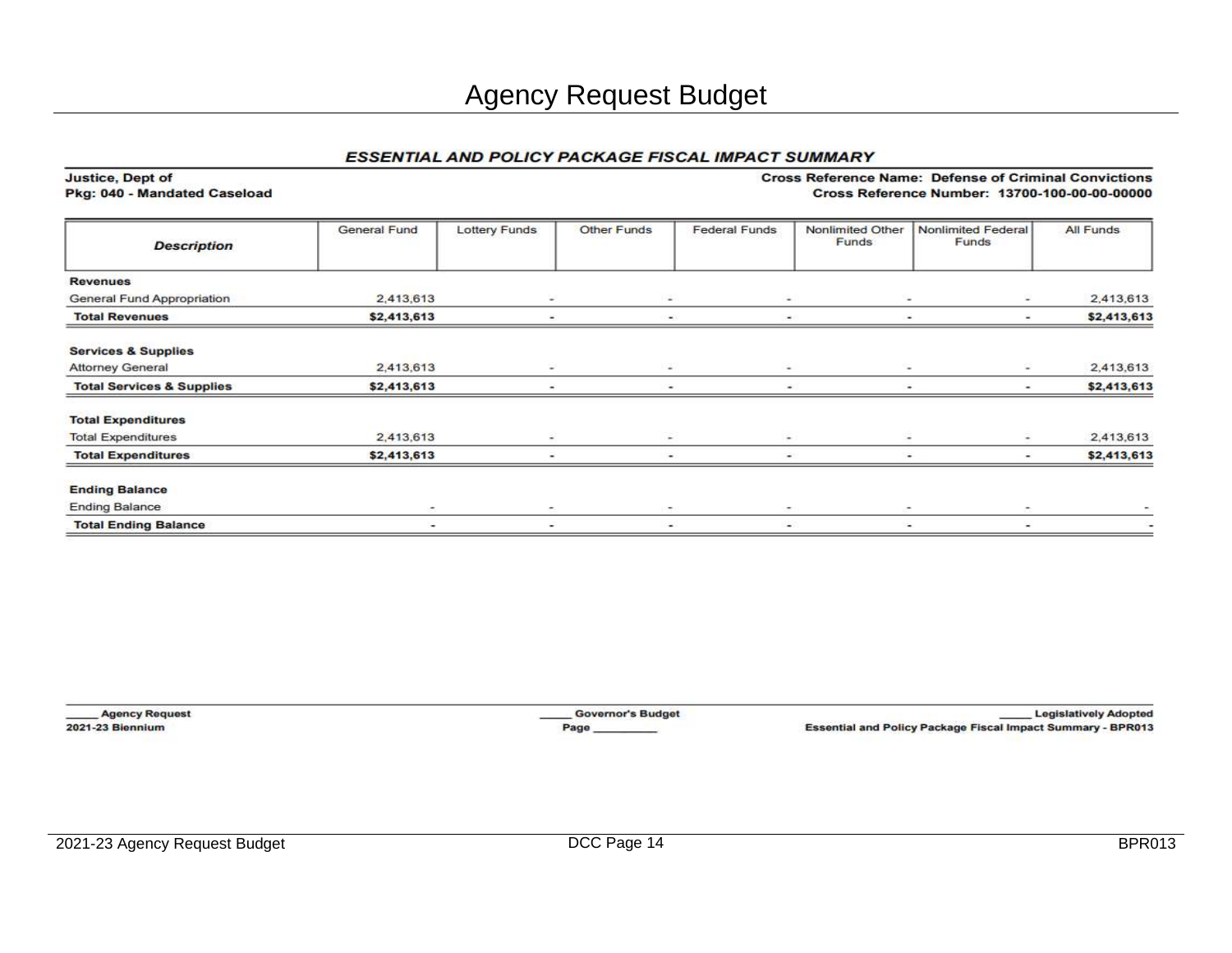# **440 - Trial Division – Criminal and Collateral Remedies Section (CCR)**

**Purpose:** To ensure adequate funding for CCR work, including anticipated increase due to the United States Supreme Court decision invalidating criminal convictions decided by less than a unanimous verdict: *Ramos v. Louisiana.* The decision affects not only those persons currently in custody, but persons who have served their sentence and post-prison supervision but have a felony conviction from some time in the past. All those persons would currently be able to bring a post-conviction relief case challenging their conviction. Currently, there are about 11,000 incarcerated persons in ODOC facilities. In addition, the most likely group of persons who would want to challenge old convictions that remain on their records would be those persons who must register as sex offenders. Currently, there are 31,000 registered sex offenders on state registries in Oregon. As a result, we anticipate thousands of cases being filed over the next biennium seeking relief from non-unanimous criminal convictions.

**How Achieved:** This package requests General Fund support to pay for the additional legal work associated with non-unanimous appeals. The Trial Division has a corresponding Policy Option Package # 440 to request the legal positions and expenditure limitation to perform the work which will be billed to the Defense of Criminal Convictions fund requiring this additional General Fund support to pay for the billable hours.

**2021-23 Staffing Impact:** None

**2023-25 Staffing Impact:** None

**Quantifying Results:** The ability to handle and close post-conviction relief and federal habeas corpus cases in which persons are challenging their non-unanimous criminal convictions.

**Revenue Source:** \$ 3,510,413 General Fund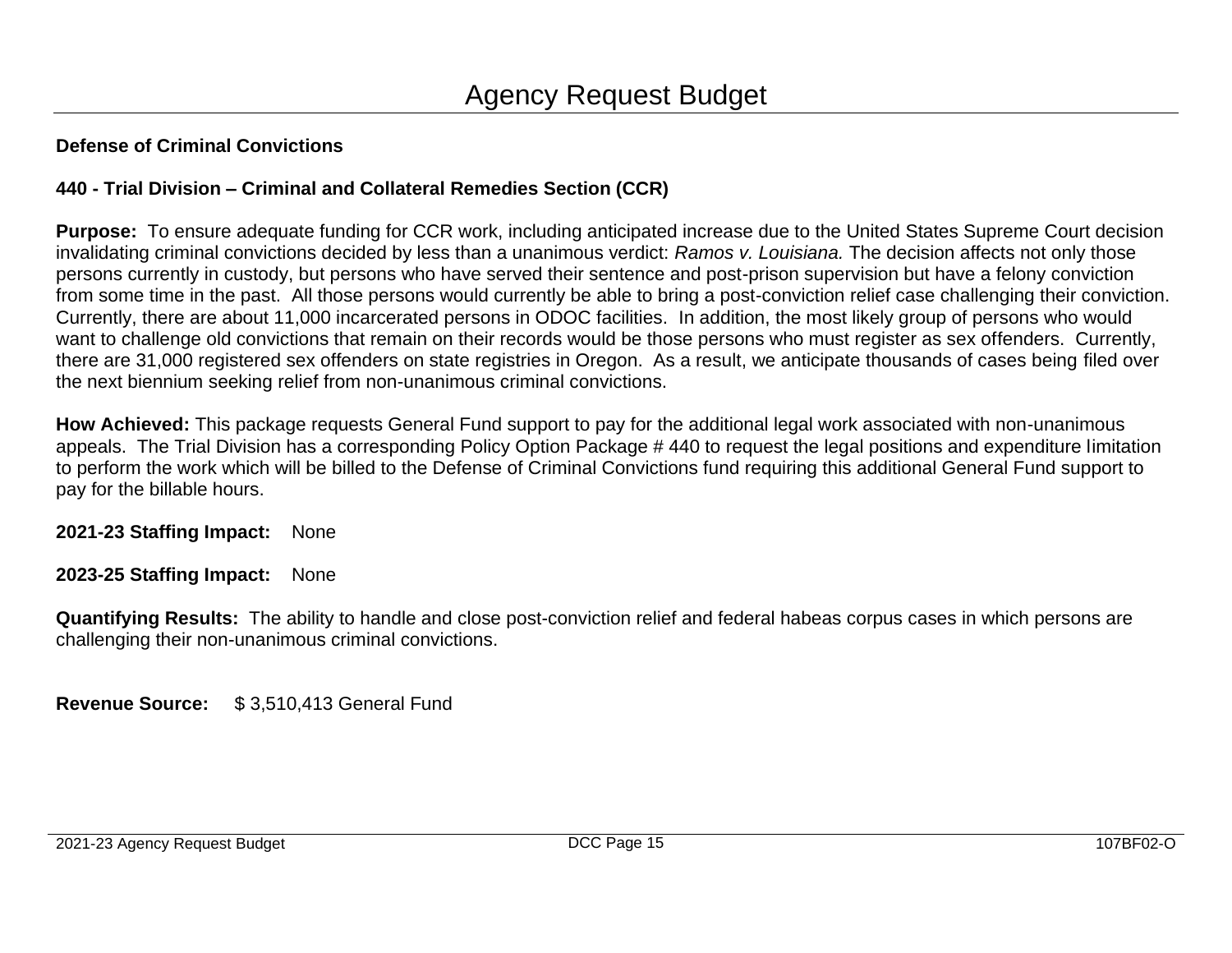| <b>Justice, Dept of</b><br>Pkg: 440 - Criminal and Collateral Remedies Section (CCR) |                     |                          |             |                          |                           | <b>Cross Reference Name: Defense of Criminal Convictions</b><br>Cross Reference Number: 13700-100-00-00-00000 |             |
|--------------------------------------------------------------------------------------|---------------------|--------------------------|-------------|--------------------------|---------------------------|---------------------------------------------------------------------------------------------------------------|-------------|
| <b>Description</b>                                                                   | <b>General Fund</b> | <b>Lottery Funds</b>     | Other Funds | <b>Federal Funds</b>     | Nonlimited Other<br>Funds | <b>Nonlimited Federal</b><br>Funds                                                                            | All Funds   |
| <b>Revenues</b>                                                                      |                     |                          |             |                          |                           |                                                                                                               |             |
| General Fund Appropriation                                                           | 3.510.413           |                          |             |                          |                           |                                                                                                               | 3,510,413   |
| <b>Total Revenues</b>                                                                | \$3,510,413         |                          |             |                          |                           | $\blacksquare$<br>۰                                                                                           | \$3,510,413 |
| <b>Services &amp; Supplies</b>                                                       |                     |                          |             |                          |                           |                                                                                                               |             |
| <b>Attorney General</b>                                                              | 3,510,413           | ×                        | R.          | $\overline{\phantom{a}}$ |                           | ×.<br>$\sim$                                                                                                  | 3,510,413   |
| <b>Total Services &amp; Supplies</b>                                                 | \$3,510,413         |                          |             |                          |                           | $\blacksquare$<br>۰                                                                                           | \$3,510,413 |
| <b>Total Expenditures</b>                                                            |                     |                          |             |                          |                           |                                                                                                               |             |
| <b>Total Expenditures</b>                                                            | 3,510,413           | ۰                        | $\sim$      | $\overline{\phantom{a}}$ |                           | ۰                                                                                                             | 3,510,413   |
| <b>Total Expenditures</b>                                                            | \$3,510,413         |                          |             |                          |                           |                                                                                                               | \$3,510,413 |
| <b>Ending Balance</b>                                                                |                     |                          |             |                          |                           |                                                                                                               |             |
| <b>Ending Balance</b>                                                                | ×                   | $\sim$                   | $\sim$      | $\sim$                   |                           | $\sim$<br>$\,$                                                                                                |             |
| <b>Total Ending Balance</b>                                                          | ۰                   | $\overline{\phantom{a}}$ | ۰           | $\cdot$                  |                           | ۰                                                                                                             |             |

**Agency Request** 2021-23 Biennium

**Governor's Budget** Page

**Legislatively Adopted** Essential and Policy Package Fiscal Impact Summary - BPR013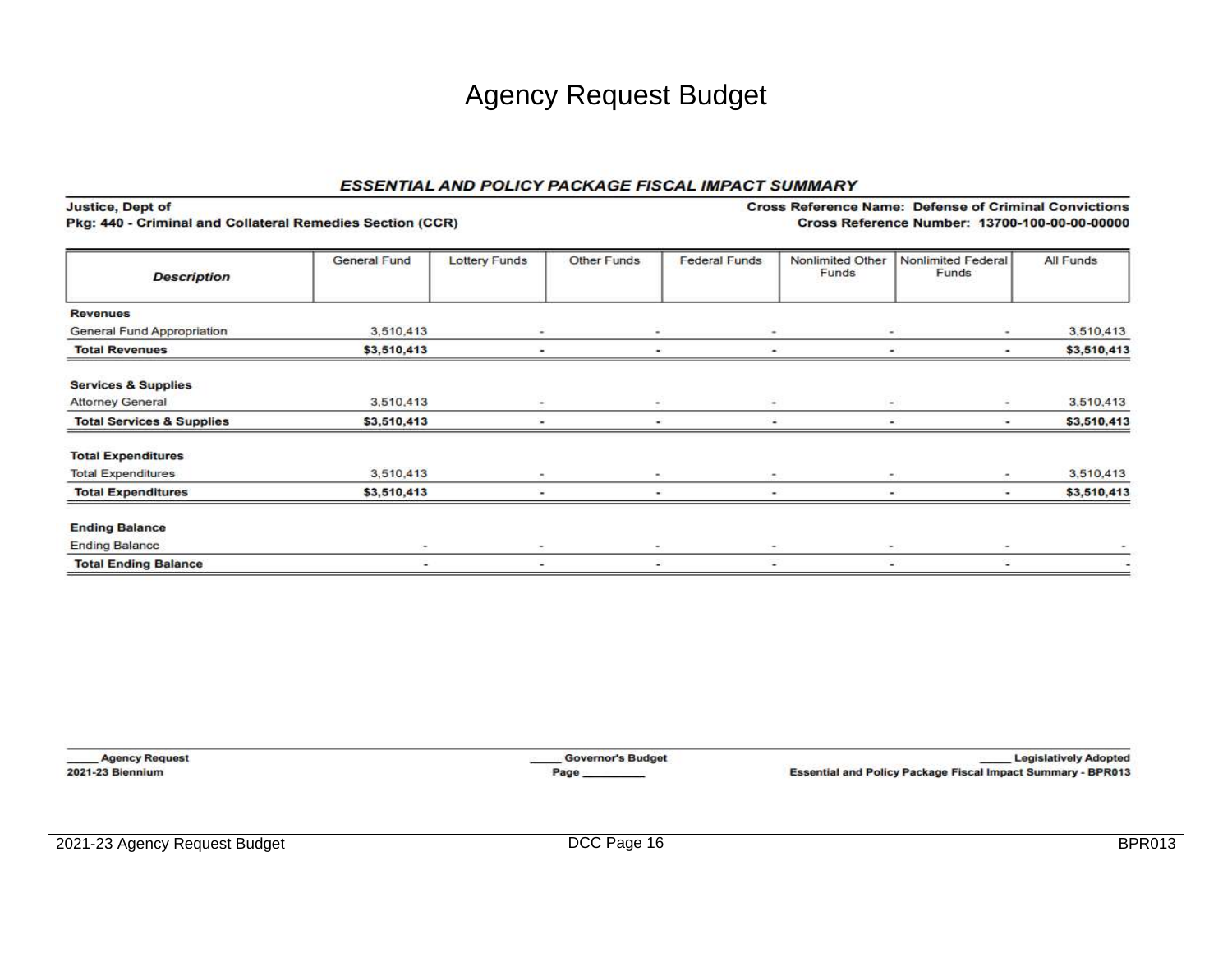# **441 – Non-unanimous Jury Appeals**

**Purpose:** To ensure adequate funding for anticipated increase in work due to the United States Supreme Court decision invalidating criminal convictions decided by less than a unanimous verdict: *Ramos v. Louisiana.* The decision affects not only those persons currently in custody, but persons who have served their sentence and post-prison supervision but have a felony conviction from some time in the past. All those persons would currently be able to bring a post-conviction relief case challenging their conviction. Currently, there are about 11,000 incarcerated persons in ODOC facilities. In addition, the most likely group of persons who would want to challenge old convictions that remain on their records would be those persons who must register as sex offenders. Currently, there are 31,000 registered sex offenders on state registries in Oregon. As a result, we anticipate thousands of cases being filed over the next biennium seeking relief from non-unanimous criminal convictions.

**How Achieved:** This package requests General Fund support to pay for the additional legal work associated with non-unanimous appeals. The Appellate Division has a corresponding Policy Option Package # 441 to request the one legal position and expenditure limitation to perform the work which will be billed to the Defense of Criminal Convictions fund requiring this additional General Fund support to pay for the billable hours.

**2021-23 Staffing Impact:** No Impact

**2023-25 Staffing Impact:** No Impact

**Quantifying Results:** The ability to handle the legal work associated with appeals in which persons are challenging their nonunanimous criminal convictions.

**Revenue Source:** \$ 702,083 General Fund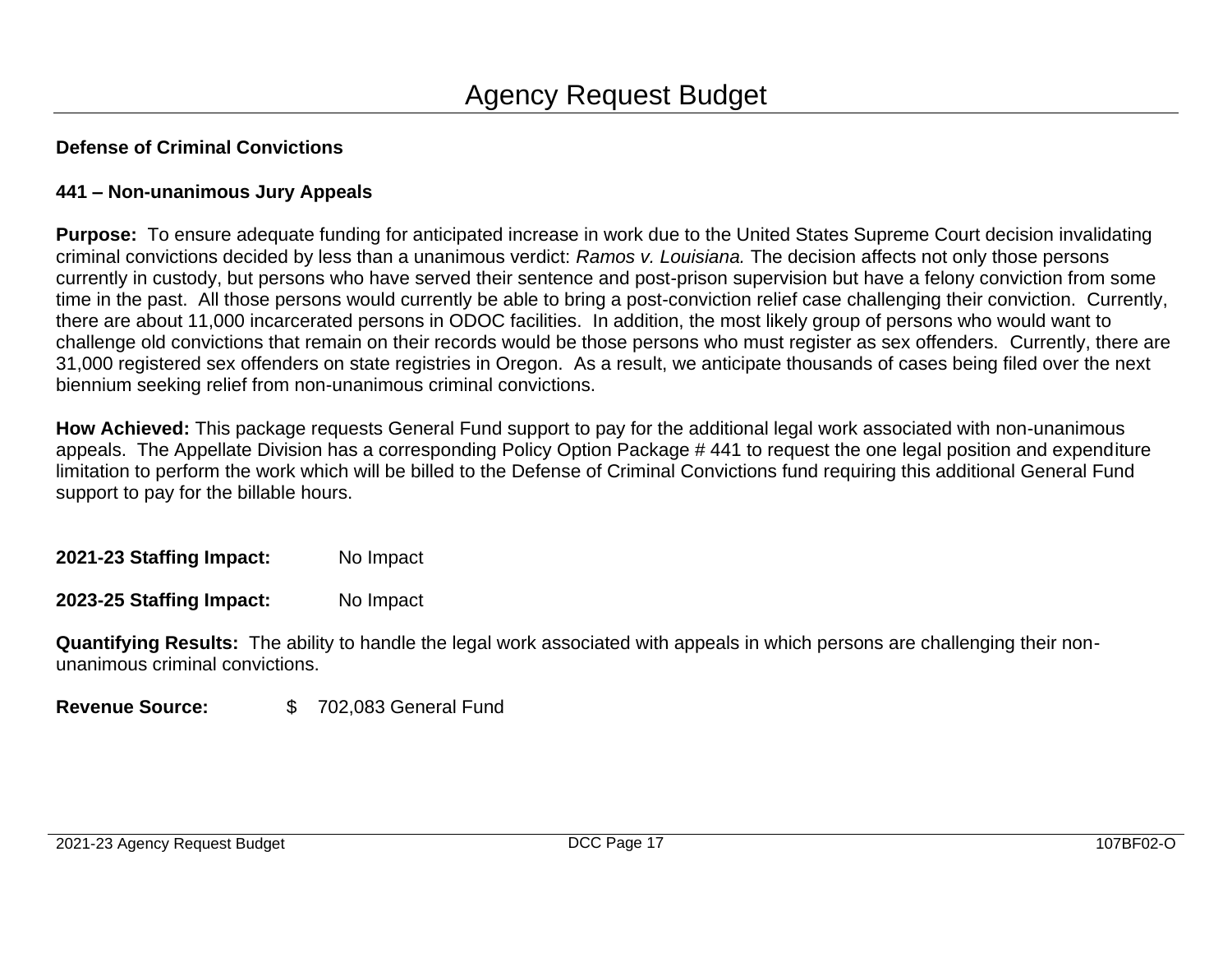Justice, Dept of Pkg: 441 - Non-unanimous Jury Appeals **Cross Reference Name: Defense of Criminal Convictions** Cross Reference Number: 13700-100-00-00-00000

| <b>Description</b>                   | General Fund | <b>Lottery Funds</b>     | Other Funds | <b>Federal Funds</b>     | Nonlimited Other<br>Funds | <b>Nonlimited Federal</b><br>Funds | All Funds |
|--------------------------------------|--------------|--------------------------|-------------|--------------------------|---------------------------|------------------------------------|-----------|
| <b>Revenues</b>                      |              |                          |             |                          |                           |                                    |           |
| <b>General Fund Appropriation</b>    | 702.083      | $\sim$                   | $\sim$      | $\sim$                   |                           | $\sim$<br>$\sim$                   | 702.083   |
| <b>Total Revenues</b>                | \$702,083    |                          |             | $\overline{\phantom{a}}$ |                           | ۰<br>۰                             | \$702,083 |
| <b>Services &amp; Supplies</b>       |              |                          |             |                          |                           |                                    |           |
| <b>Attorney General</b>              | 702,083      | $\overline{\phantom{a}}$ | $\sim$      | $\sim$                   |                           | $\sim$<br>$\sim$                   | 702,083   |
| <b>Total Services &amp; Supplies</b> | \$702,083    |                          | ۰           | $\blacksquare$           |                           | ۰<br>$\blacksquare$                | \$702,083 |
| <b>Total Expenditures</b>            |              |                          |             |                          |                           |                                    |           |
| <b>Total Expenditures</b>            | 702,083      | $\sim$                   | ۰           | ۰                        | ۰                         | $\sim$                             | 702,083   |
| <b>Total Expenditures</b>            | \$702,083    |                          |             | $\overline{\phantom{a}}$ |                           | $\rightarrow$<br>$\sim$            | \$702,083 |
| <b>Ending Balance</b>                |              |                          |             |                          |                           |                                    |           |
| <b>Ending Balance</b>                | $\sim$       | $\sim$                   | $\sim$      | $\,$                     |                           | $\sim$ 1<br>$\sim$                 |           |
| <b>Total Ending Balance</b>          | ۰            | ۰                        | ۰           | ۰                        |                           | ×.<br>۰                            | œ.        |

**Agency Request** 2021-23 Biennium

**Governor's Budget** Page

**Legislatively Adopted** Essential and Policy Package Fiscal Impact Summary - BPR013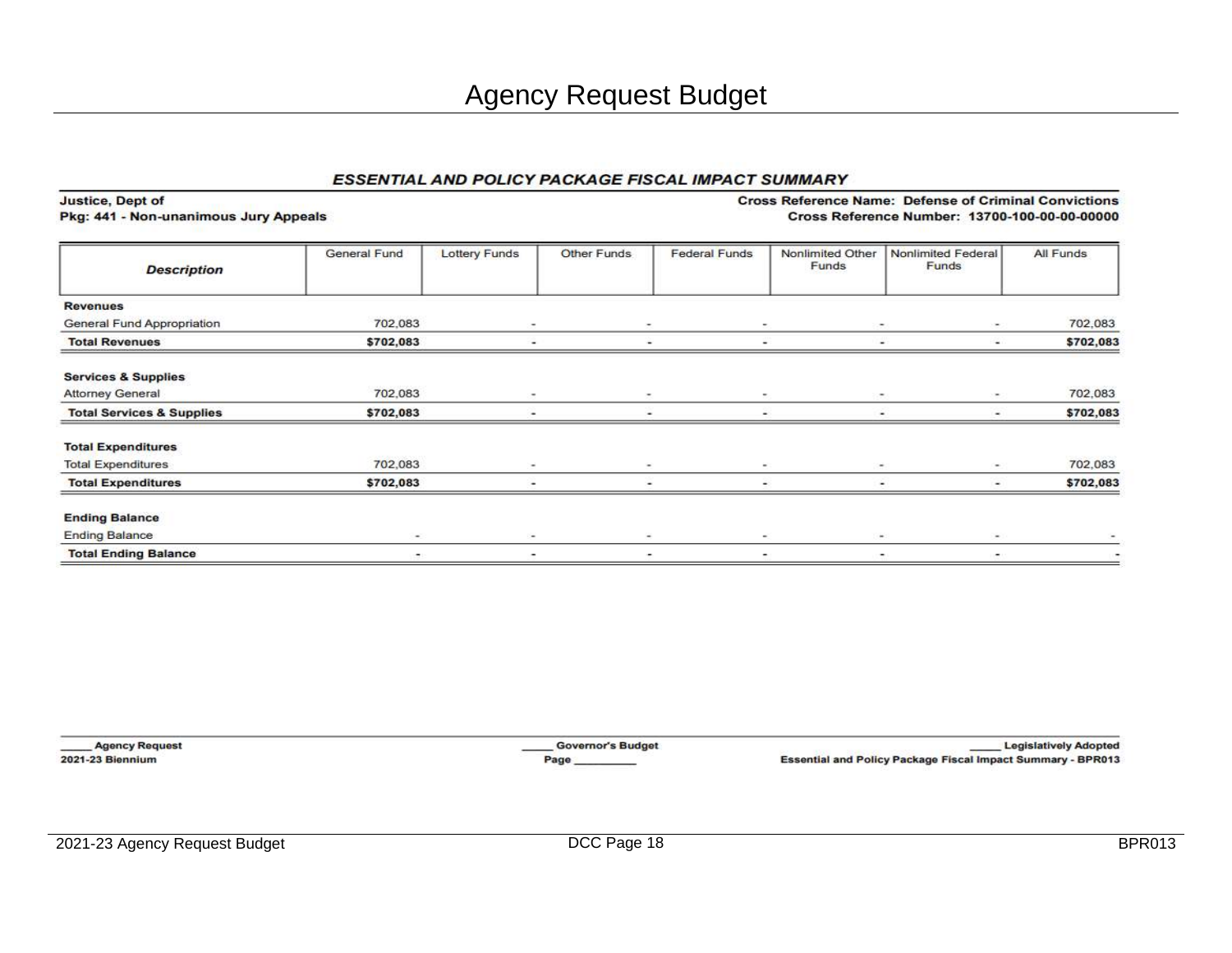# **465 – Capital Case Unit**

**Purpose:** To provide funding for the creation of a Capital Case Unit within the Appellate Division for the primary purpose of litigating capital (death penalty) post-conviction relief (PCR) cases in state circuit court, and federal habeas corpus (FHC) cases in federal district court.

Currently, capital PCR and FHC trial court litigation is administered by the Appellate Division and staffed with attorneys from the Appellate Division and the Trial Division. The attorneys who handle the capital cases also carry significant Trial and Appellate noncapital caseloads. However, when activity in a capital case accelerates in anticipation of trial or significant motion dates, other noncapital work often needs to be extended or re-assigned.

Capital PCR and FHC trial work is extremely complex civil litigation. It often involves voluminous discovery, significant motion practice, and in-court presentation of evidence. Because the work involves a collateral challenge to criminal convictions and sentences, however, it also involves an in-depth understanding of criminal law. In short, this type of work is highly specialized. The attorneys from the Trial and Appellate Divisions who are assigned these cases are very good at discrete parts of the litigation, but because they also carry their own non-capital caseloads, they are unable to master all parts of the litigation. The creation of a Capital Case Unit at DOJ would help bridge this gap.

**How Achieved:** This package requests General Fund support to pay for the additional legal work associated with the creation of a Capital Case Unit within the Appellate Division for the primary purpose of litigating capital (death penalty) post-conviction relief (PCR) cases in state circuit court, and federal habeas corpus (FHC) cases in federal district court. The Appellate Division has a corresponding Policy Option Package # 465 to request the legal positions and expenditure limitation to perform the work which will be billed to the Defense of Criminal Convictions fund requiring this additional General Fund support to pay for the billable hours.

**2021-23 Staffing Impact:** No Impact

**2023-25 Staffing Impact:** No Impact

**Quantifying Results:** The creation of a highly specialized team familiar with all aspects of capital case litigation.

**Revenue Source:** \$ 2,610,837 General Fund

2021-23 Agency Request Budget DCC Page 19 107BF02-O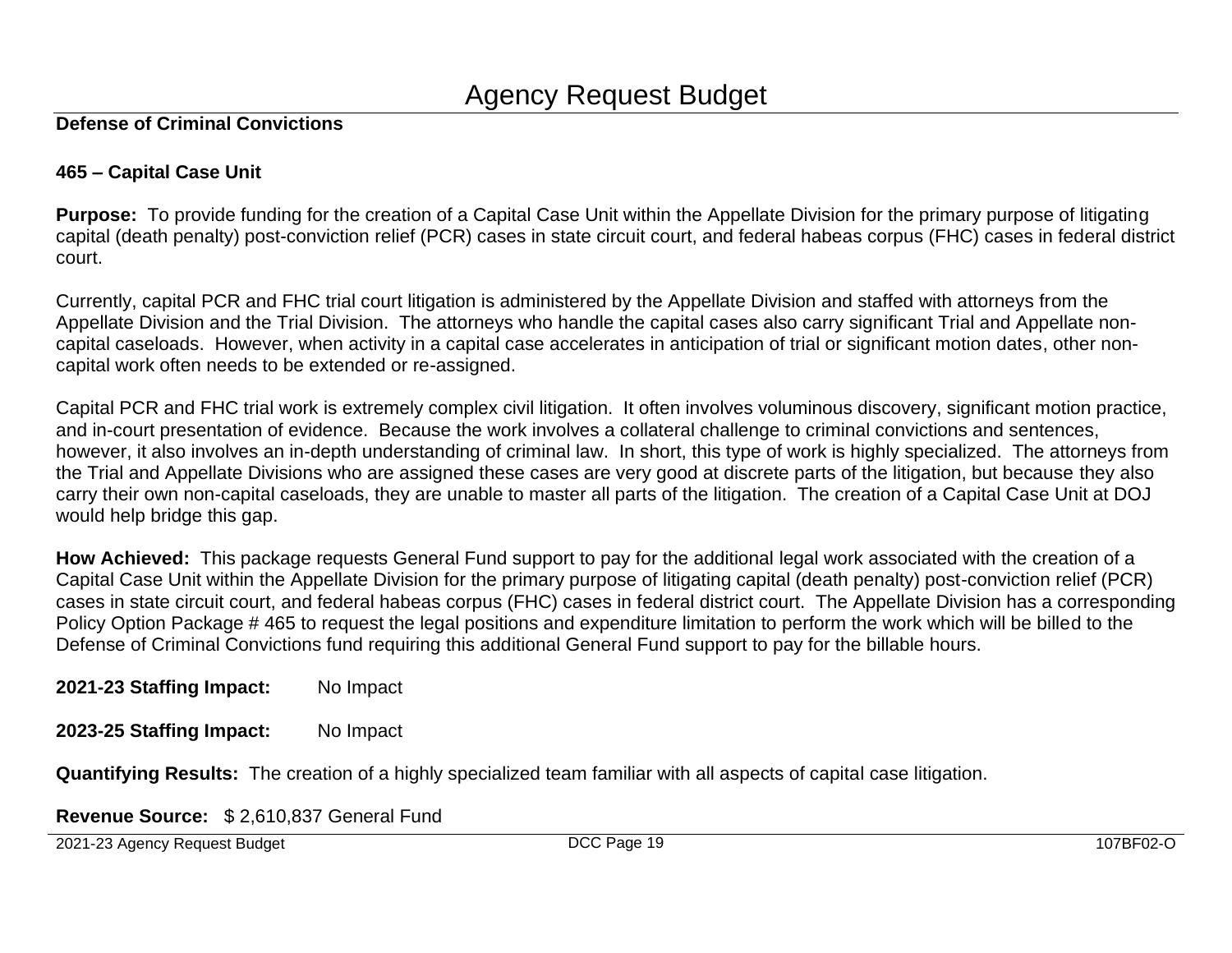| <b>Description</b>                   | General Fund   | <b>Lottery Funds</b>     | Other Funds | <b>Federal Funds</b> | Nonlimited Other<br>Funds | <b>Nonlimited Federal</b><br>Funds | All Funds   |
|--------------------------------------|----------------|--------------------------|-------------|----------------------|---------------------------|------------------------------------|-------------|
| <b>Revenues</b>                      |                |                          |             |                      |                           |                                    |             |
| <b>General Fund Appropriation</b>    | 2,610,837      | $\sim$                   | S.          | Ξ                    | ٠                         | u.                                 | 2,610,837   |
| <b>Total Revenues</b>                | \$2,610,837    | ٠                        | ۰           | ۰                    |                           | ۰<br>$\blacksquare$                | \$2,610,837 |
| <b>Services &amp; Supplies</b>       |                |                          |             |                      |                           |                                    |             |
| <b>Attorney General</b>              | 2,610,837      | $\overline{\phantom{a}}$ | ÷           | $\sim$               |                           | $\overline{\phantom{a}}$<br>$\sim$ | 2,610,837   |
| <b>Total Services &amp; Supplies</b> | \$2,610,837    |                          |             | ۰                    |                           | $\sim$<br>۰                        | \$2,610,837 |
| <b>Total Expenditures</b>            |                |                          |             |                      |                           |                                    |             |
| <b>Total Expenditures</b>            | 2,610,837      | $\sim$                   | ×           | ÷                    | $\sim$                    | $\sim$                             | 2,610,837   |
| <b>Total Expenditures</b>            | \$2,610,837    |                          |             |                      | ۰                         |                                    | \$2,610,837 |
| <b>Ending Balance</b>                |                |                          |             |                      |                           |                                    |             |
| <b>Ending Balance</b>                | $\sim$         | $\sim$                   | $\sim$      | $\sim$               | $\overline{\phantom{a}}$  | $\blacksquare$                     |             |
| <b>Total Ending Balance</b>          | $\blacksquare$ | ۰                        | ۰           | ۰                    |                           | $\overline{\phantom{a}}$<br>۰      |             |

**Agency Request** 2021-23 Biennium

**Justice, Dept of** 

Pkg: 465 - Capital Case Unit

Governor's Budget Page

**Legislatively Adopted** Essential and Policy Package Fiscal Impact Summary - BPR013

**Cross Reference Name: Defense of Criminal Convictions** 

Cross Reference Number: 13700-100-00-00-00000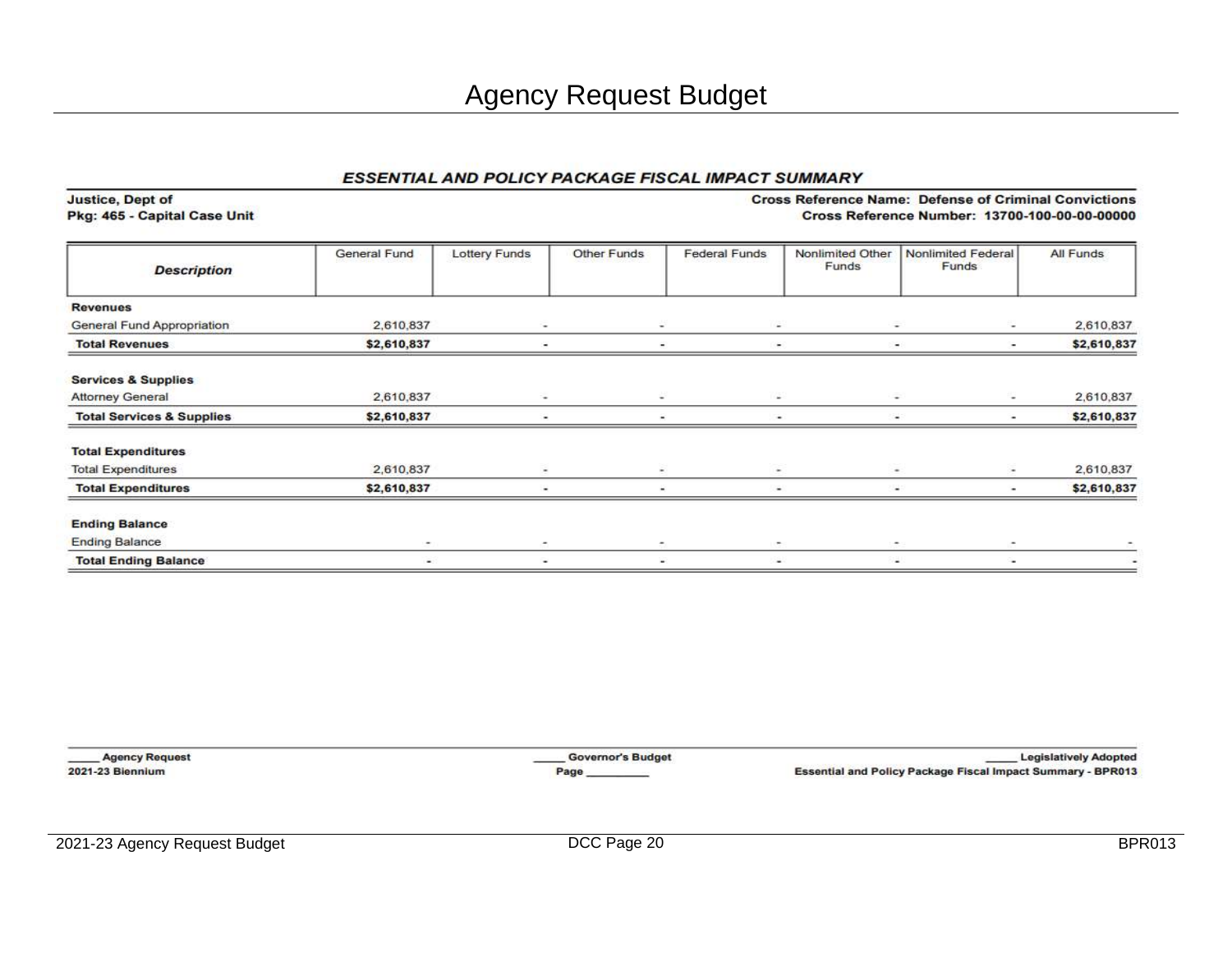# **466 - Appellate Editing**

**Purpose:** To provide funding to ensure that *all* Appellate briefs are reviewed by at least one attorney in addition to the brief's author before being filed. This will improve the quality of legal briefs and the internal training and mentorship of legal staff with additional attorney positions.

The Appellate Division currently has 39 FTE attorney positions. Five of those positions are attorney managers (Solicitor General, Deputy Solicitor General, and 3 Attorneys-in-Charge), who do not carry a full caseload. The Division averages approximately 1,500 briefs filed per year. That means, on average, each attorney is expected to file approximately 40 appellate briefs per year.

This type of volume does not allow most briefs that are filed to be edited by anyone other than the assigned attorney. Although some briefs (most Oregon Supreme Court and 9<sup>th</sup> Circuit Court of Appeals work, and a small percentage of Oregon Court of Appeals work) are edited by manager or another attorney in the office, most are not. Most briefs in routine cases are researched, written, and edited by a single AAG, and are not reviewed before filing with the court.

This arrangement is not optimal to produce the highest quality work, nor is it typical among other Appellate Divisions around the country. Most appellate briefs filed by other states' Departments of Justice are internally reviewed—at least minimally—before they are filed.

In addition to potentially effecting the overall quality of the work on individual cases, a lack of editing also constrains professional development of the lawyers in the Appellate Division. Every Appellate Division lawyer—from the attorney fresh out of law school to the seasoned appellate veteran—can improve their brief and their overall writing ability by getting feedback from a colleague or a manager.

**How Achieved:** This package requests General Fund support to pay for the additional legal work to provide a review of *all* Appellate briefs by at least one attorney in addition to the brief's author before being filed. The Appellate Division has a corresponding Policy Option Package # 466 to request the legal positions and expenditure limitation to perform the work which will be billed to the Defense of Criminal Convictions fund requiring this additional General Fund support to pay for the billable hours.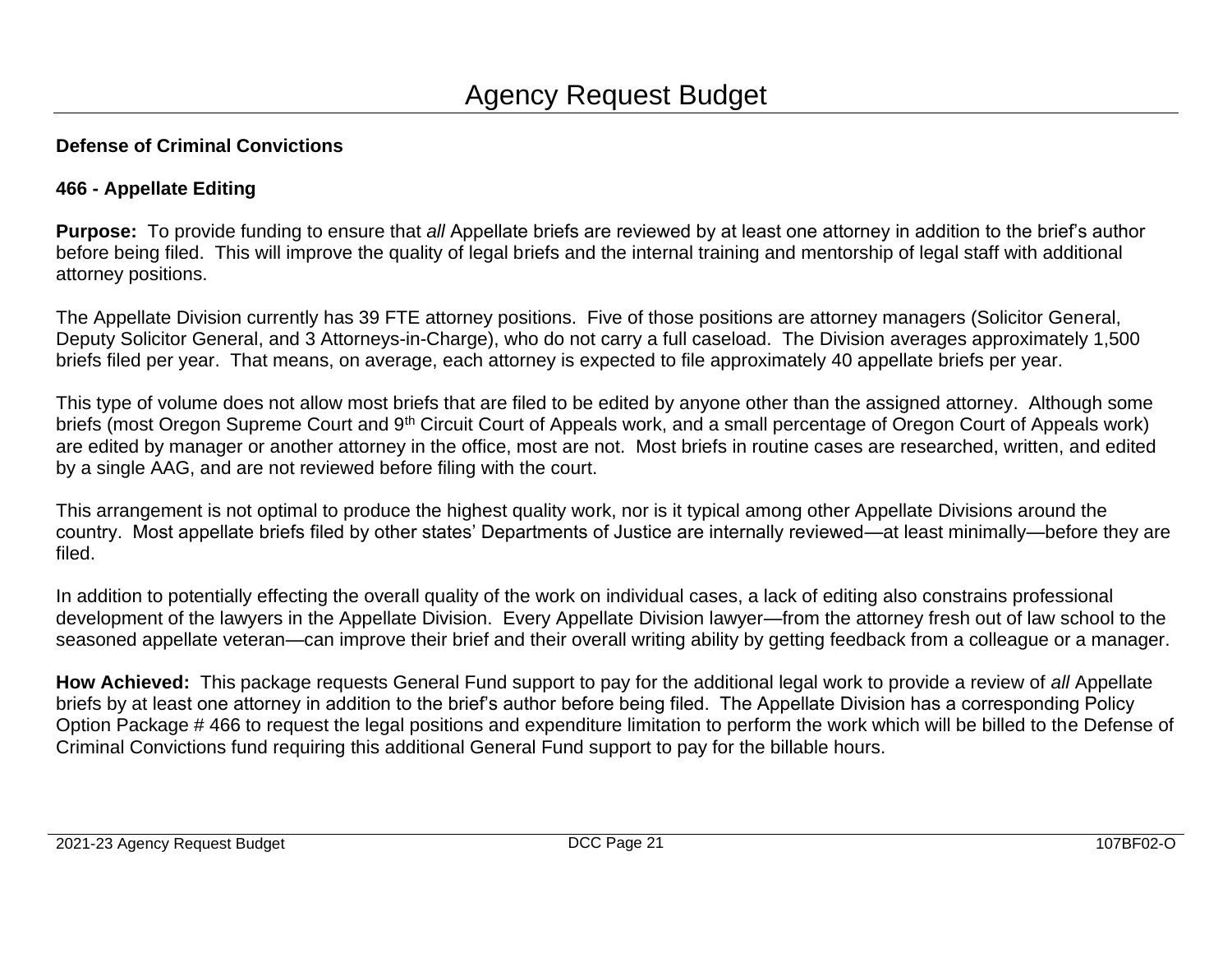- **466 - Appellate Editing (cont.)**
- **2021-23 Staffing Impact:** No Impact
- **2023-25 Staffing Impact:** No Impact

**Quantifying Results:** This package will improve the quality of Appellate Division briefs and develop skilled editors.

**Revenue Source:** \$ 1,872,220 General Fund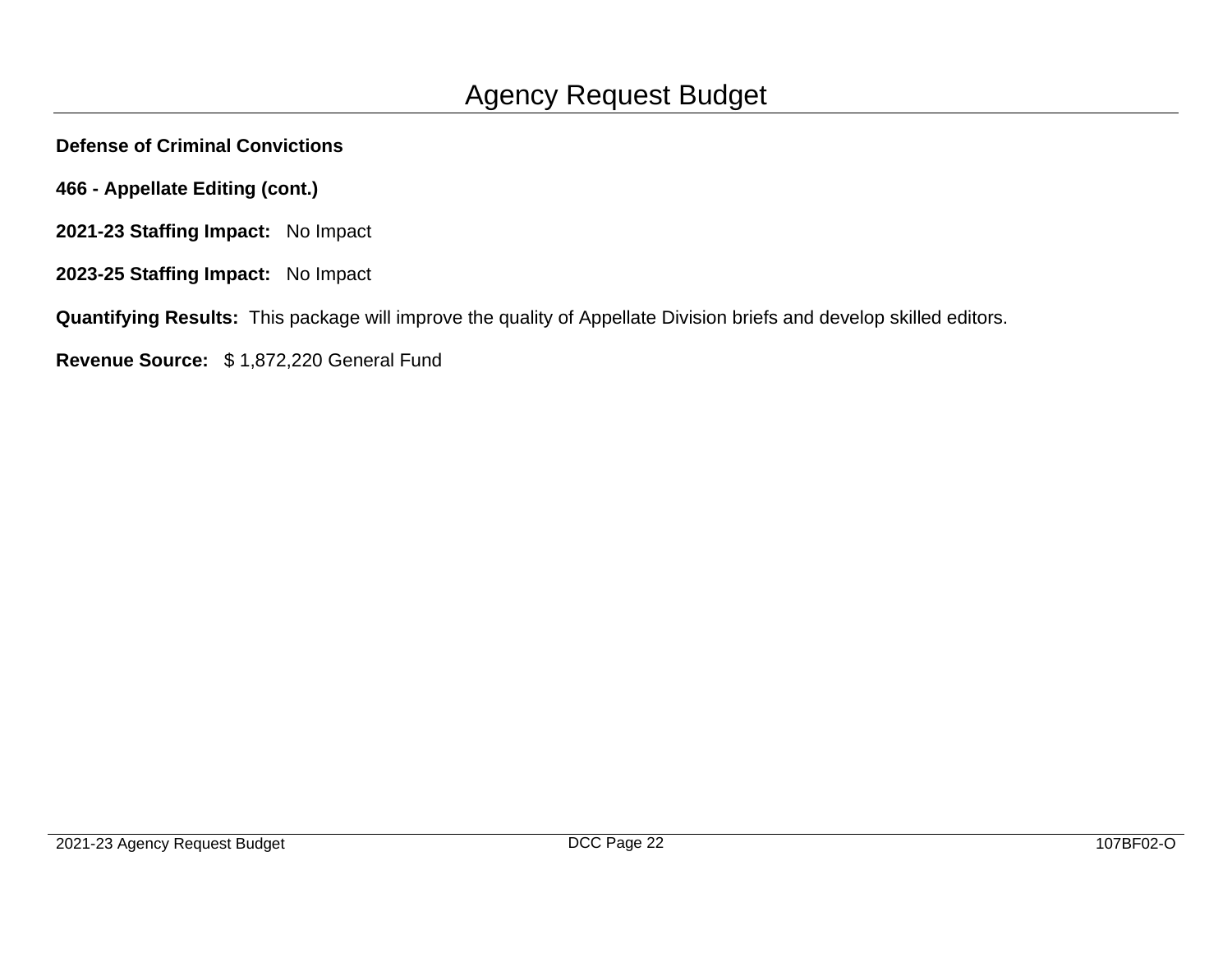| Pkg: 466 - Appellate Editing         |              |                |                          |                      |                           | Cross Reference Number: 13700-100-00-00-00000 |             |
|--------------------------------------|--------------|----------------|--------------------------|----------------------|---------------------------|-----------------------------------------------|-------------|
| <b>Description</b>                   | General Fund | Lottery Funds  | Other Funds              | <b>Federal Funds</b> | Nonlimited Other<br>Funds | Nonlimited Federal<br><b>Funds</b>            | All Funds   |
| <b>Revenues</b>                      |              |                |                          |                      |                           |                                               |             |
| General Fund Appropriation           | 1,872,220    | $\sim$         | $\sim$                   | $\sim$               |                           | $\sim$<br>$\overline{\phantom{a}}$            | 1,872,220   |
| <b>Total Revenues</b>                | \$1,872,220  |                |                          |                      |                           |                                               | \$1,872,220 |
| <b>Services &amp; Supplies</b>       |              |                |                          |                      |                           |                                               |             |
| <b>Attorney General</b>              | 1,872,220    | $\sim$         | $\sim$                   | $\sim$               |                           | $\sim$<br>۰                                   | 1,872,220   |
| <b>Total Services &amp; Supplies</b> | \$1,872,220  |                |                          |                      |                           | ۰                                             | \$1,872,220 |
| <b>Total Expenditures</b>            |              |                |                          |                      |                           |                                               |             |
| <b>Total Expenditures</b>            | 1,872,220    | $\overline{a}$ | $\overline{\phantom{a}}$ | ۰                    |                           | $\sim$                                        | 1,872,220   |
| <b>Total Expenditures</b>            | \$1,872,220  |                |                          |                      |                           | ۰                                             | \$1,872,220 |
| <b>Ending Balance</b>                |              |                |                          |                      |                           |                                               |             |
| <b>Ending Balance</b>                | $\sim$       | $\sim$         | $\blacksquare$           | $\sim$               |                           | $\,$                                          |             |
| <b>Total Ending Balance</b>          | ۰            | ۰              | ٠                        | ٠                    |                           | ۰<br>۰                                        |             |

**Agency Request** 2021-23 Biennium

**Justice, Dept of** 

**Governor's Budget** Page\_

Legislatively Adopted Essential and Policy Package Fiscal Impact Summary - BPR013

**Cross Reference Name: Defense of Criminal Convictions**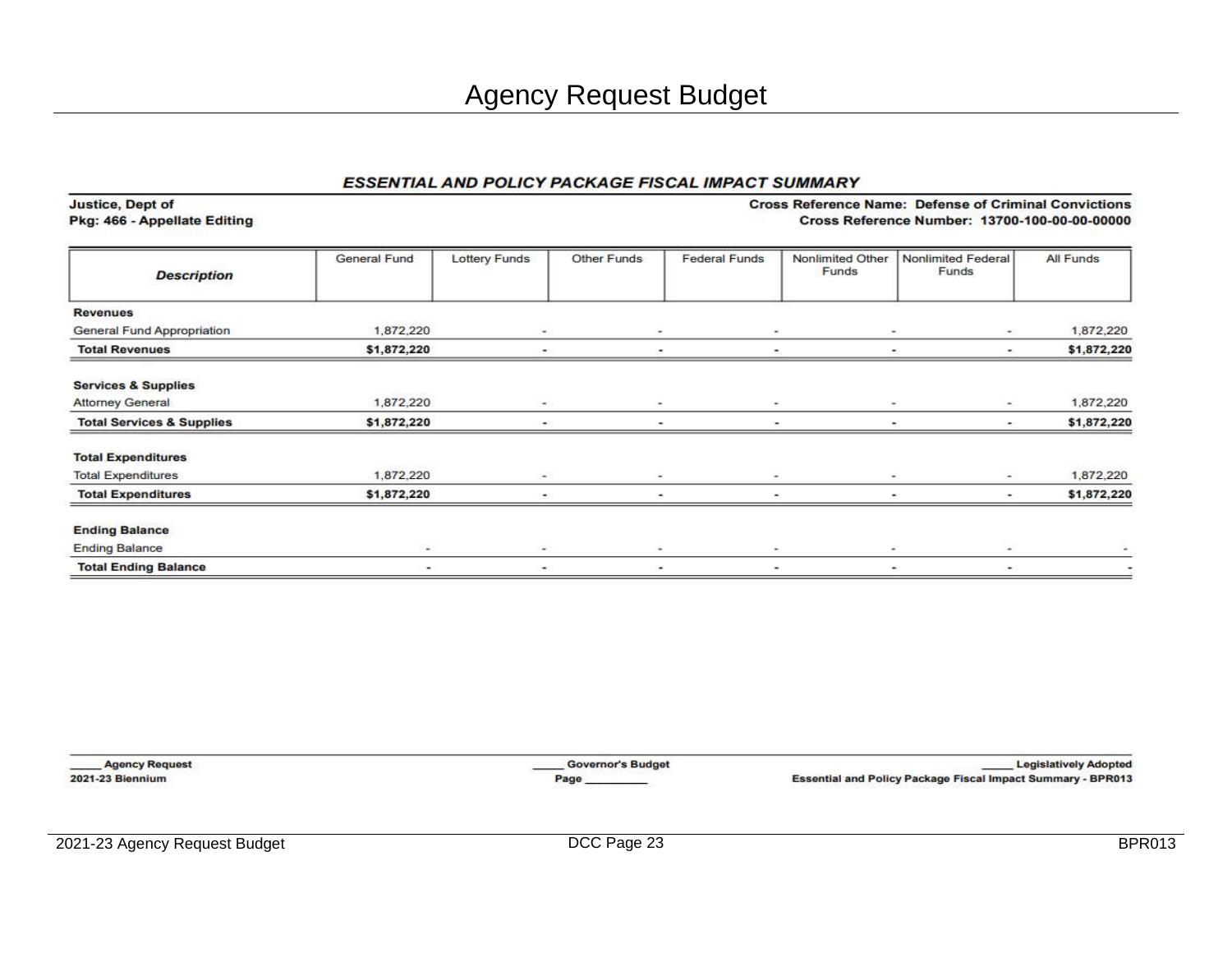# DETAIL OF LOTTERY FUNDS, OTHER FUNDS, AND FEDERAL FUNDS REVENUE - Not Applicable